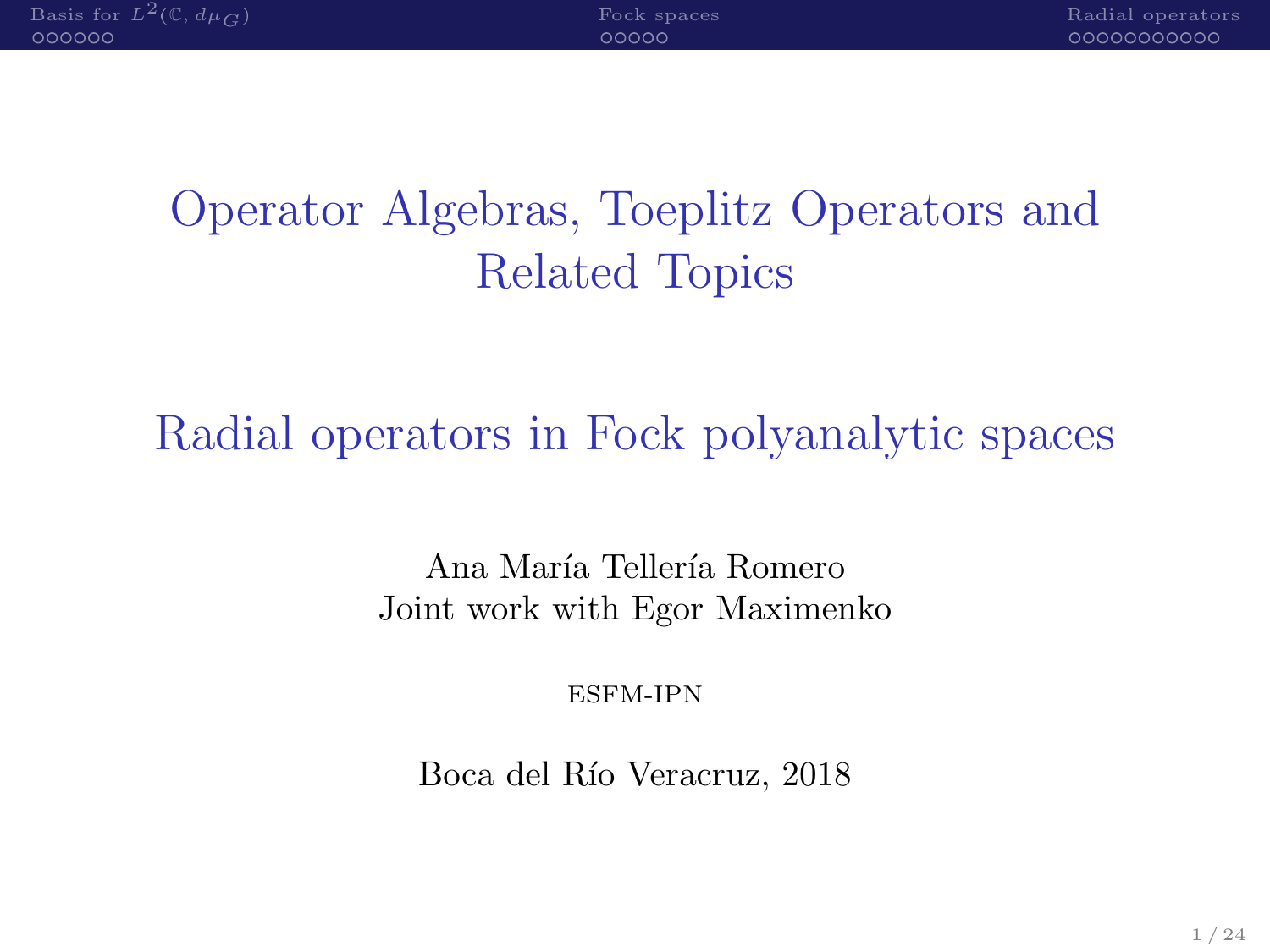# <span id="page-1-0"></span>Object of study

Define the Gaussian weight on the Complex plane as

$$
d\mu_G(z) = \frac{1}{\pi}e^{-|z|^2}d\mu(z),
$$

then, the inner product in  $\mathcal{L}^2(\mathbb{C}, d\mu_G)$  is

$$
\langle f, g \rangle = \frac{1}{\pi} \int_{\mathbb{C}} f(z) \overline{g(z)} e^{-|z|^2} d\mu(z).
$$

Define the  $n$ -th Fock space

$$
F_n = \left\{ f \in \mathcal{C}^n(\mathbb{R}^2) \, \middle| \, \frac{\partial^n f}{\partial \overline{z}^n}(z) = 0, \ f \in \mathcal{L}^2(\mathbb{C}, d\mu_G) \right\}.
$$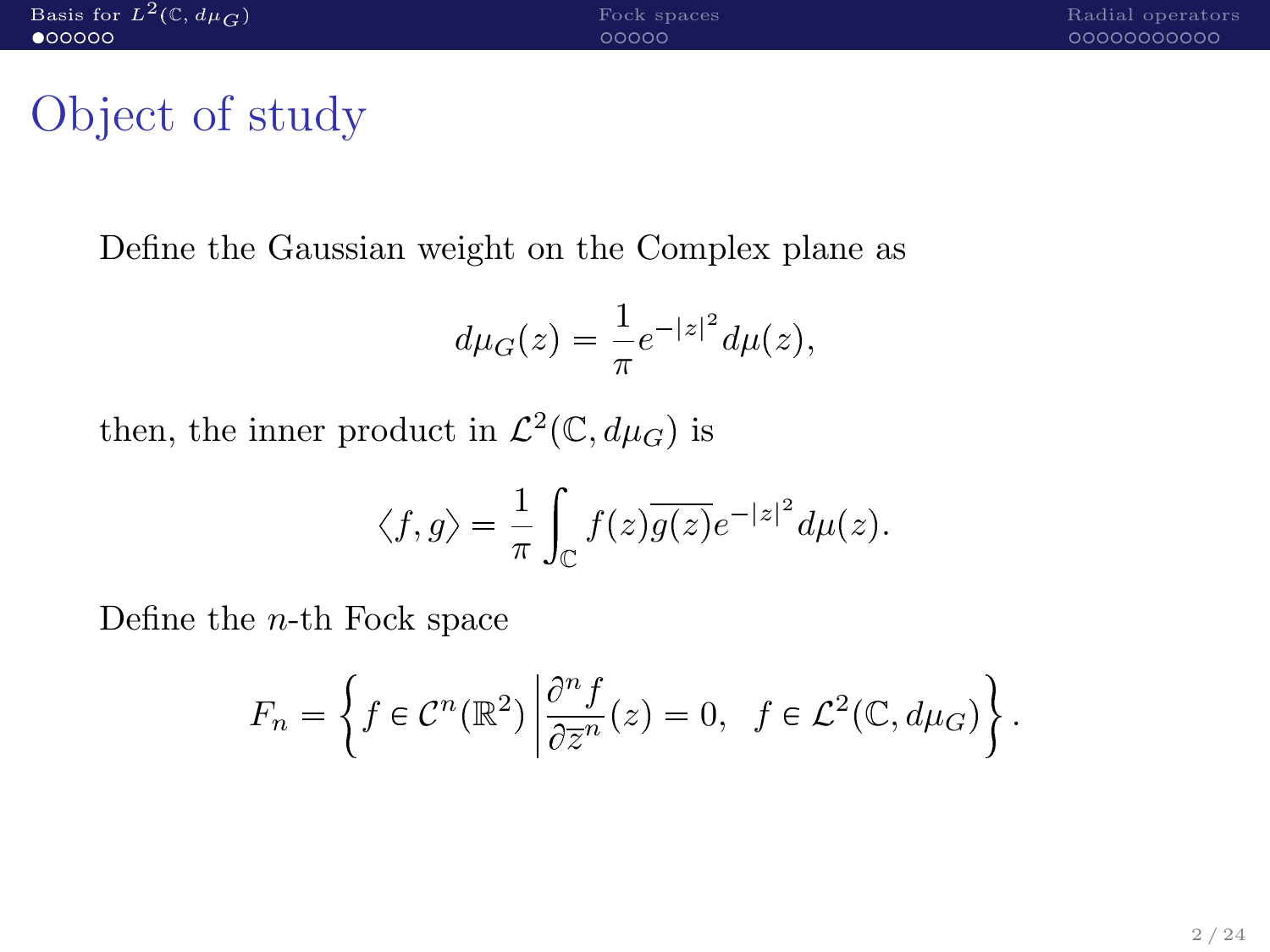| Basis for $L^2(\mathbb{C}, d\mu_G)$ | Fock spaces | Radial operators |
|-------------------------------------|-------------|------------------|
| 000000                              | 00000       | 00000000000      |
|                                     |             |                  |
|                                     |             |                  |
|                                     |             |                  |

#### Monomials in z and  $\overline{z}$

Let  $p, q \in \mathbb{N}_0$ , define the function  $m_{p,q} : \mathbb{C} \to \mathbb{C}$ , as

$$
m_{p,q}(z) = z^p \overline{z}^q.
$$

Given  $d \in \mathbb{Z}$ ,

$$
\mathcal{D}_d = \text{clos}(\text{gen}\{m_{p,q}|p-q=d\}).
$$

 $\mathcal{D}_0$ 



The linear span of  $m_{p,q}$  is a dense subset of  $\mathcal{L}^2(\mathbb{C}, d\mu_G)$ .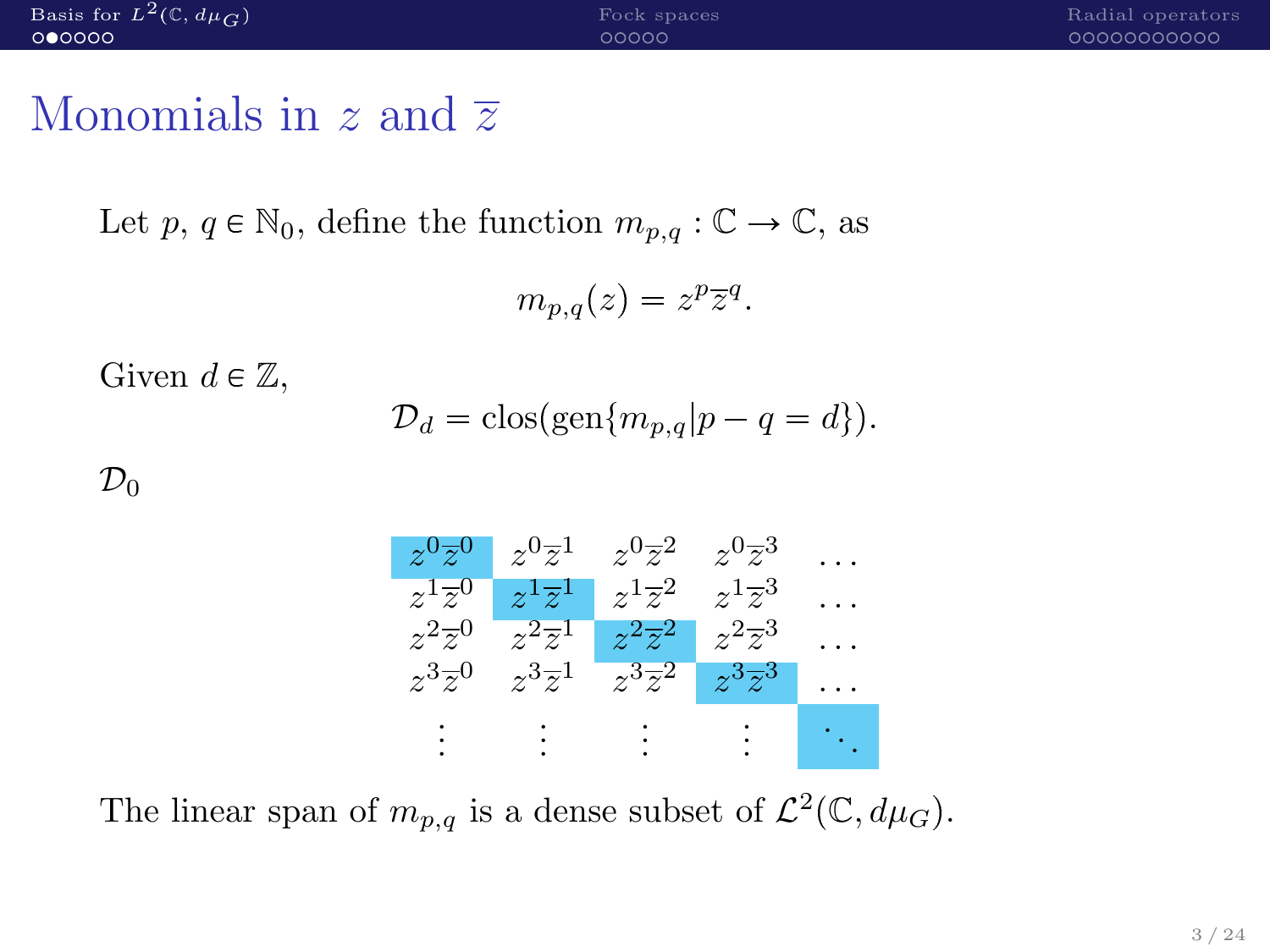| Basis for $L^2(\mathbb{C}, d\mu_C)$ | Fock spaces | Radial operators |
|-------------------------------------|-------------|------------------|
| 000000                              | 00000       | 00000000000      |
|                                     |             |                  |

#### Monomials in z and  $\overline{z}$

Let  $p, q \in \mathbb{N}_0$ , define the function  $m_{p,q} : \mathbb{C} \to \mathbb{C}$ , as

$$
m_{p,q}(z) = z^p \overline{z}^q.
$$

Given  $d \in \mathbb{Z}$ ,

$$
\mathcal{D}_d = \text{clos}(\text{gen}\{m_{p,q}|p-q=d\}).
$$

 $\mathcal{D}_1$ 



The linear span of  $m_{p,q}$  is a dense subset of  $\mathcal{L}^2(\mathbb{C}, d\mu_G)$ .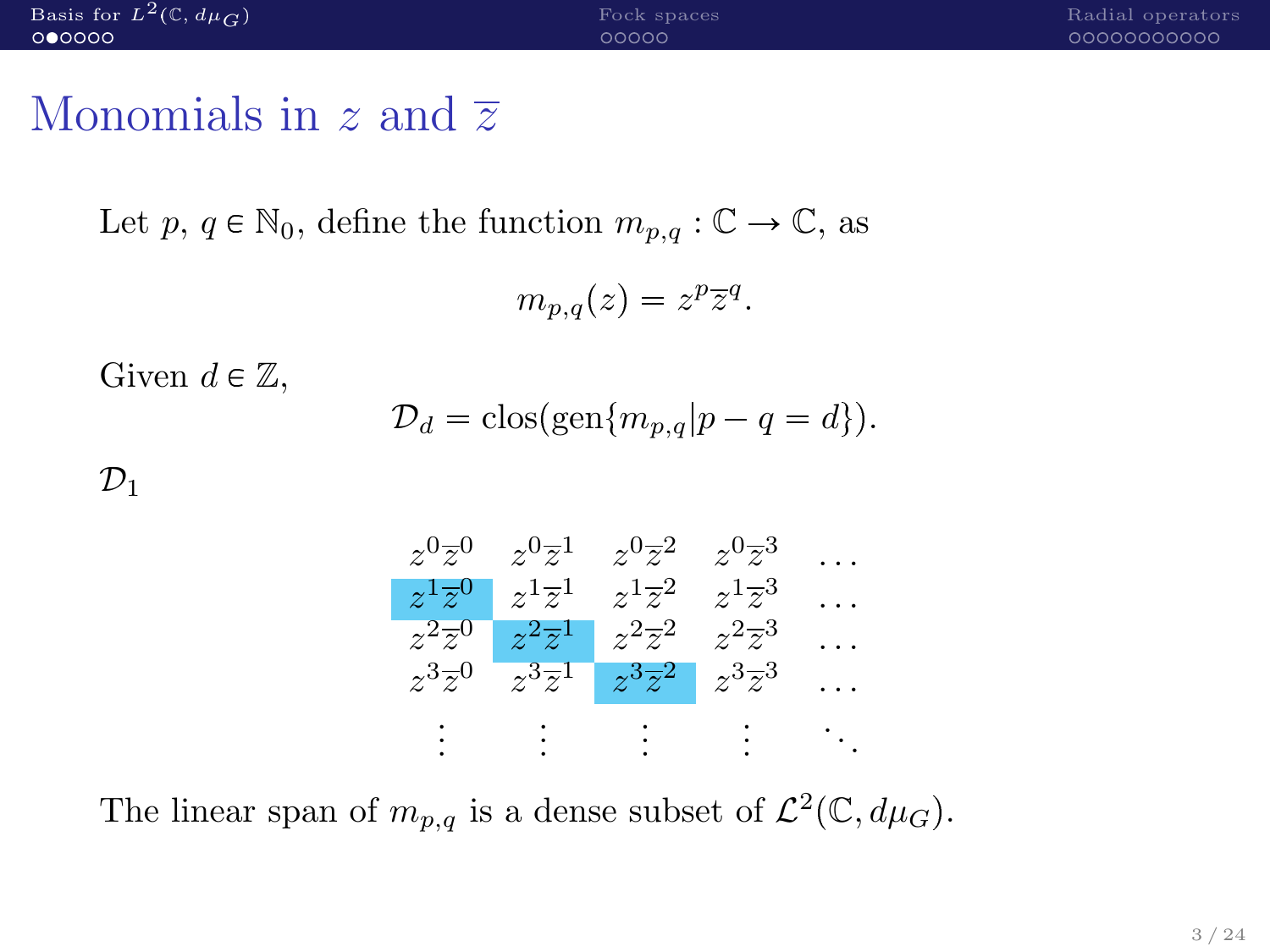| Basis for $L^2(\mathbb{C}, d\mu_G)$ | Fock spaces | Radial operators |
|-------------------------------------|-------------|------------------|
| 000000                              | 00000       | 00000000000      |
| the contract of the contract of     |             |                  |

#### Monomials in z and  $\overline{z}$

Let  $p, q \in \mathbb{N}_0$ , define the function  $m_{p,q} : \mathbb{C} \to \mathbb{C}$ , as

$$
m_{p,q}(z) = z^p \overline{z}^q.
$$

Given  $d \in \mathbb{Z}$ ,

$$
\mathcal{D}_d = \text{clos}(\text{gen}\{m_{p,q}|p-q=d\}).
$$

 $\mathcal{D}_{-1}$ 



The linear span of  $m_{p,q}$  is a dense subset of  $\mathcal{L}^2(\mathbb{C}, d\mu_G)$ .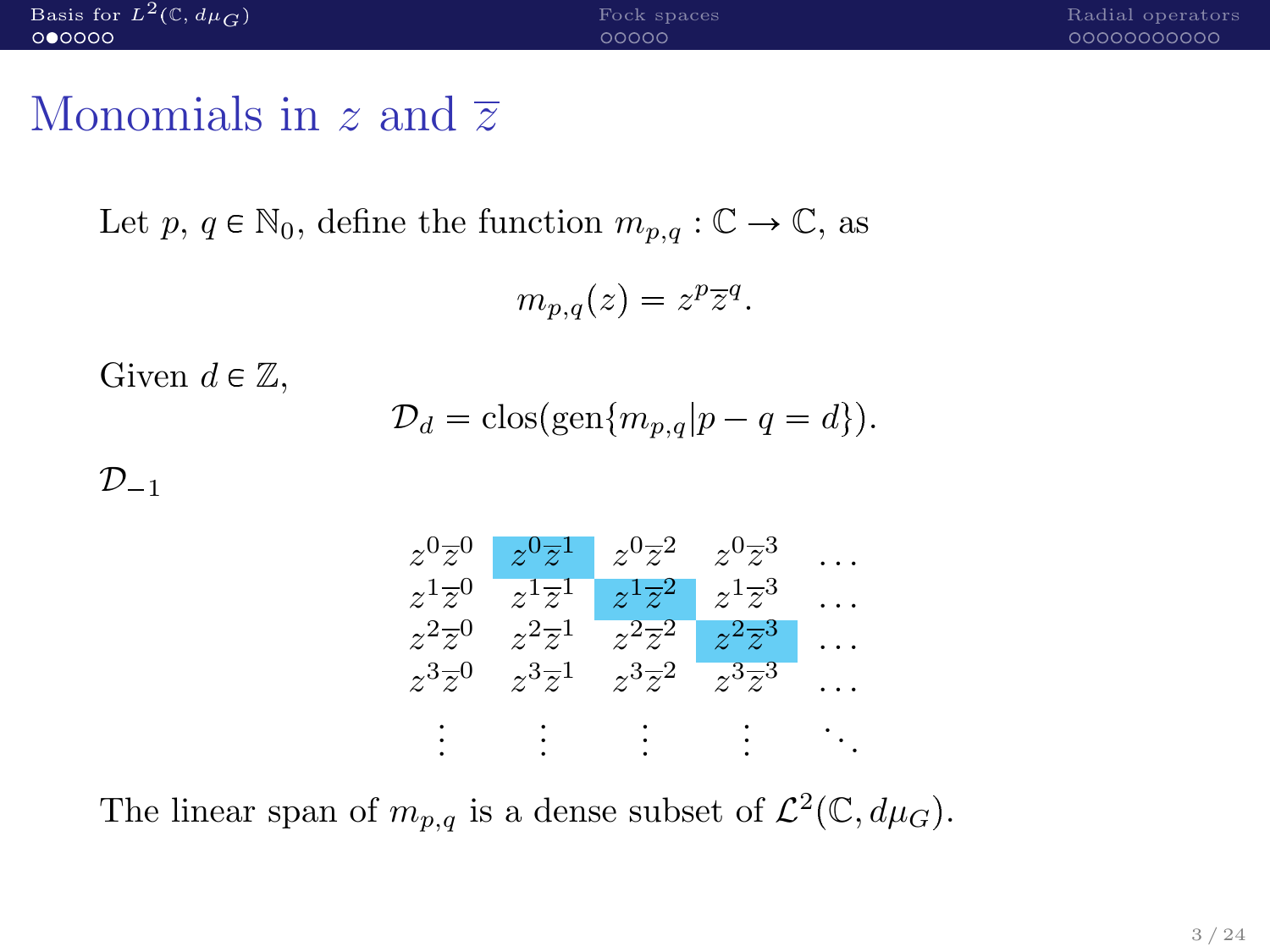# Canonical basis of polynomials in z and  $\overline{z}$

Let p, q, j,  $k \in \mathbb{N}_0$ , then

$$
\langle m_{p,q}, m_{j,k} \rangle = \delta_{p-q,j-k} (p+k)!
$$

$$
\mathcal{D}_d \perp \mathcal{D}_c, \qquad d \neq c.
$$

#### Gram-Schmidt by diagonal:

$$
b_{0,0} = m_{0,0} \t b_{0,1} = m_{0,1} \t b_{0,2} = \frac{1}{\sqrt{2}} m_{0,2} \t \cdots
$$
  
\n
$$
b_{1,0} = m_{1,0} \t b_{1,1} = m_{1,1} - m_{0,0} \t b_{1,2} = \frac{1}{\sqrt{2}} (m_{1,2} - 2m_{0,1}) \t \cdots
$$
  
\n
$$
b_{2,0} = \frac{1}{\sqrt{2}} m_{2,0} \t b_{2,1} = \frac{1}{\sqrt{2}} (m_{2,1} - 2m_{1,0}) \t b_{2,2} = \frac{1}{2} (m_{2,2} - 4m_{1,1} + 2m_{0,0}) \t \cdots
$$
  
\n
$$
\vdots \t \vdots \t \vdots
$$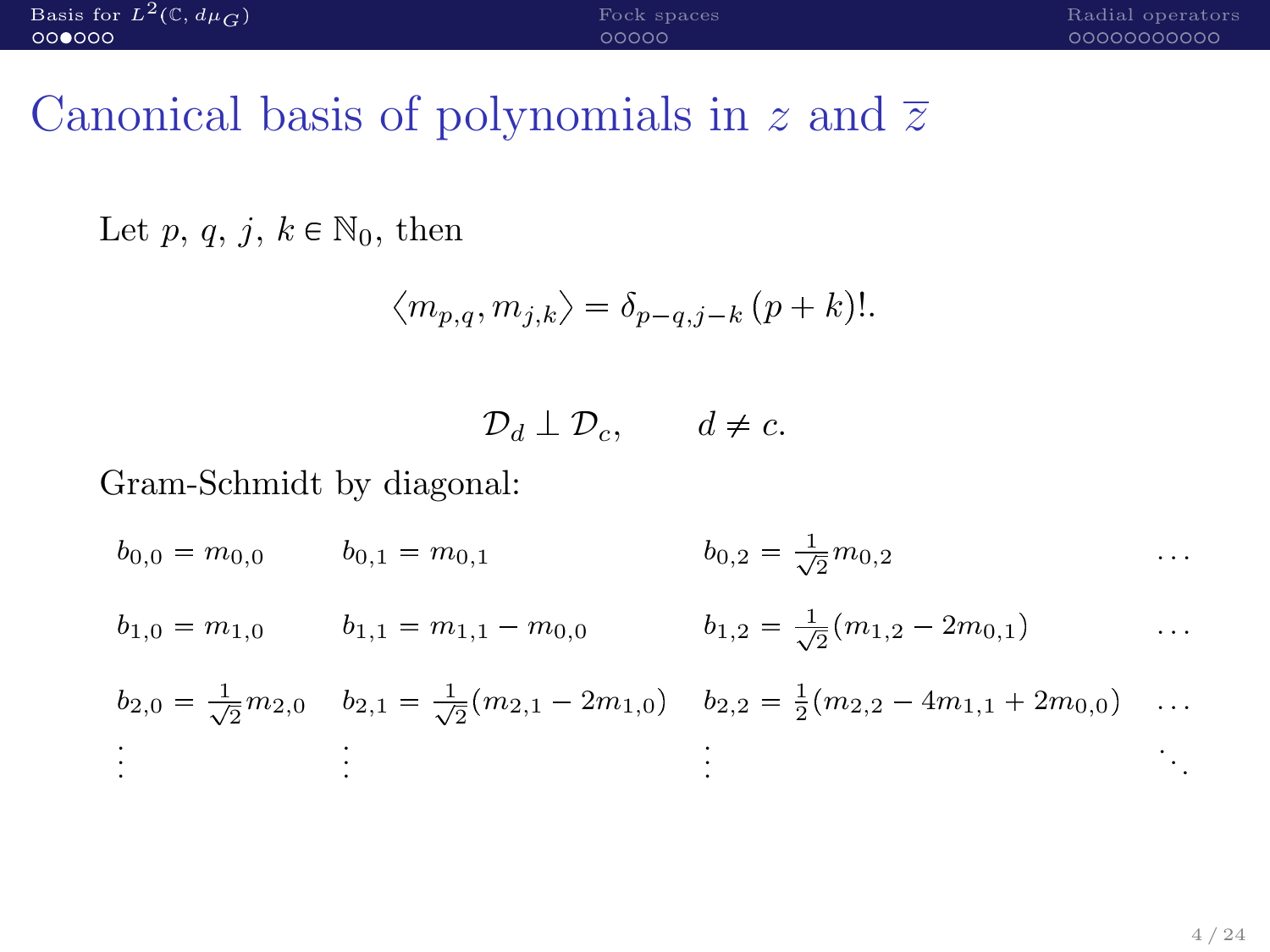Canonical basis of polynomials in z and  $\overline{z}$ 

$$
L_n^{\alpha}(x) = \frac{e^x x^{-\alpha}}{n!} \frac{\partial^n}{\partial x^n} (e^{-x} x^{n+\alpha}).
$$

The basis elements have explicit form

$$
b_{p,q}(z) = \begin{cases} (-1)^q \sqrt{\frac{p!}{q!}} z^{p-q} L_q^{p-q}(|z|^2), & p \ge q, \\ \\ (-1)^p \sqrt{\frac{q!}{p!}} \, \overline{z}^{q-p} \, L_p^{q-p}(|z|^2), & q > p. \end{cases}
$$

#### F Ali, Bagarello, Gazeau (2015),

D-Pseudo-Bosons, Complex Hermite Polynomials, and Integral Quantization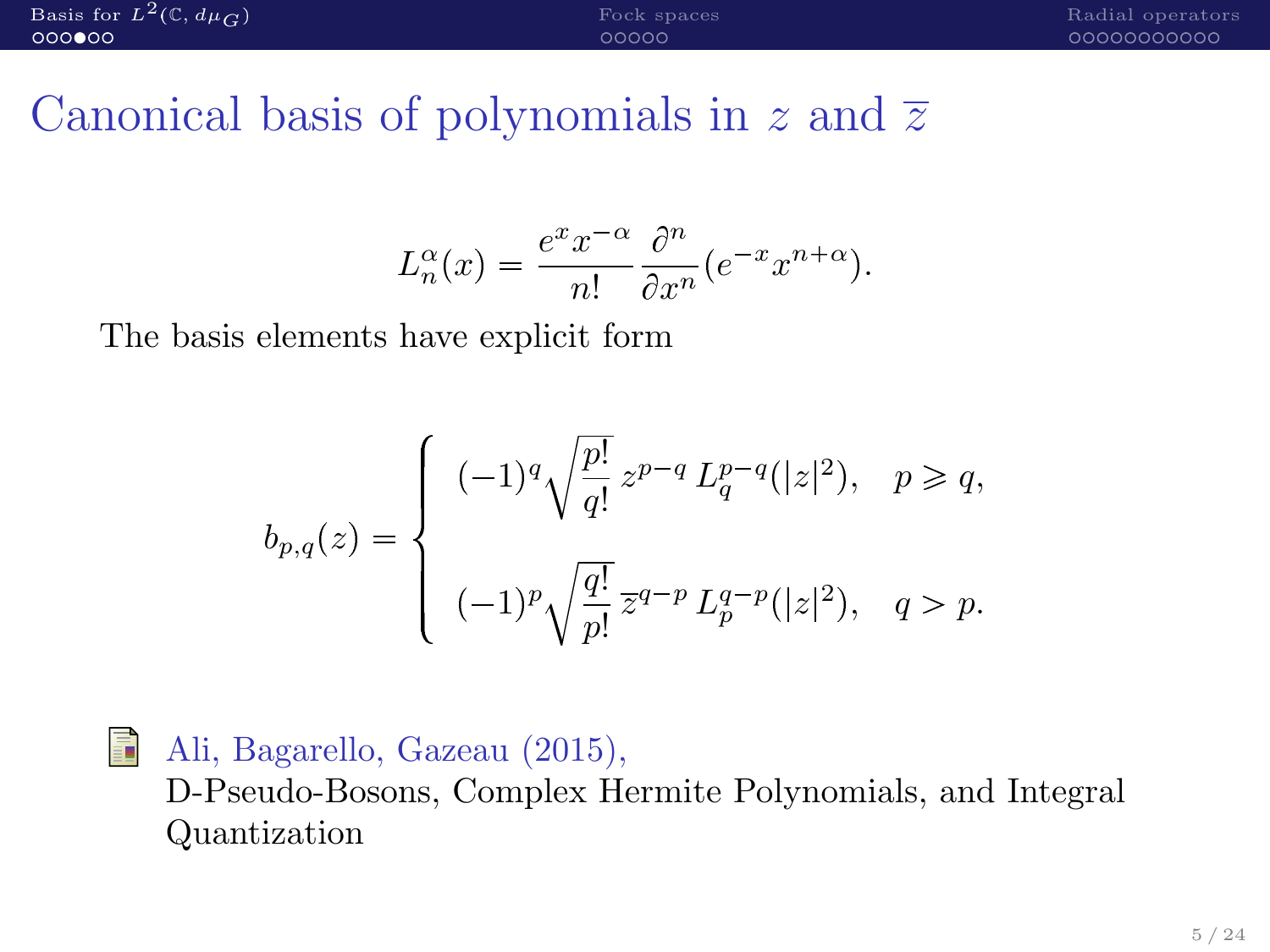# Creation and annihilation operators

$$
A^{\dagger} = \overline{z} - \frac{\partial}{\partial z}, \qquad A = \frac{\partial}{\partial \overline{z}}.
$$

#### Proposition.

$$
A^{\dagger}b_{p,q} = \sqrt{q+1}b_{p,q+1}, \qquad \qquad Ab_{p,q+1} =
$$

$$
Ab_{p,q+1} = \sqrt{q+1}b_{p,q}.
$$



Vasilevski (2000), Poly-Fock Spaces.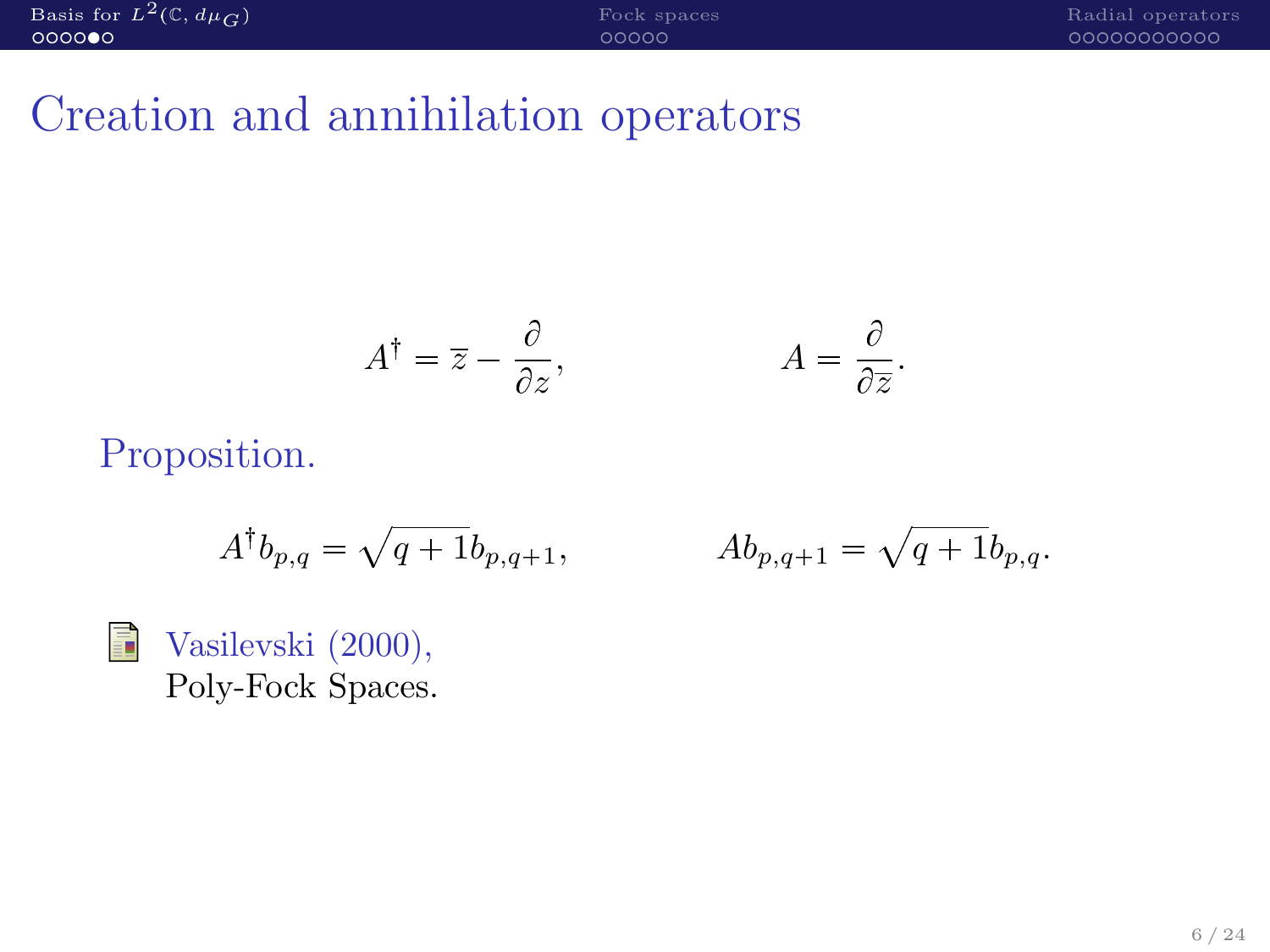# Creation and annihilation operators

$$
A^\dagger b_{2,1} = \sqrt{2!} b_{2,2}
$$

| $b_{0,0}$ | $b_{0,1}$                                          | $b_{0,2}$ | $b_{0,3}$ |  |
|-----------|----------------------------------------------------|-----------|-----------|--|
| $b_{1,0}$ | $b_{1,1}$                                          | $b_{1,2}$ | $b_{1,3}$ |  |
| $b_{2,0}$ | $b_{2,1} \stackrel{\sqrt{2}}{\rightarrow} b_{2,2}$ |           | $b_{2,3}$ |  |
| $b_{3,0}$ | $b_{3,1}$                                          | $b_{3,2}$ | $b_{3,3}$ |  |
|           |                                                    |           |           |  |

. . . . . . . . . . . . . . .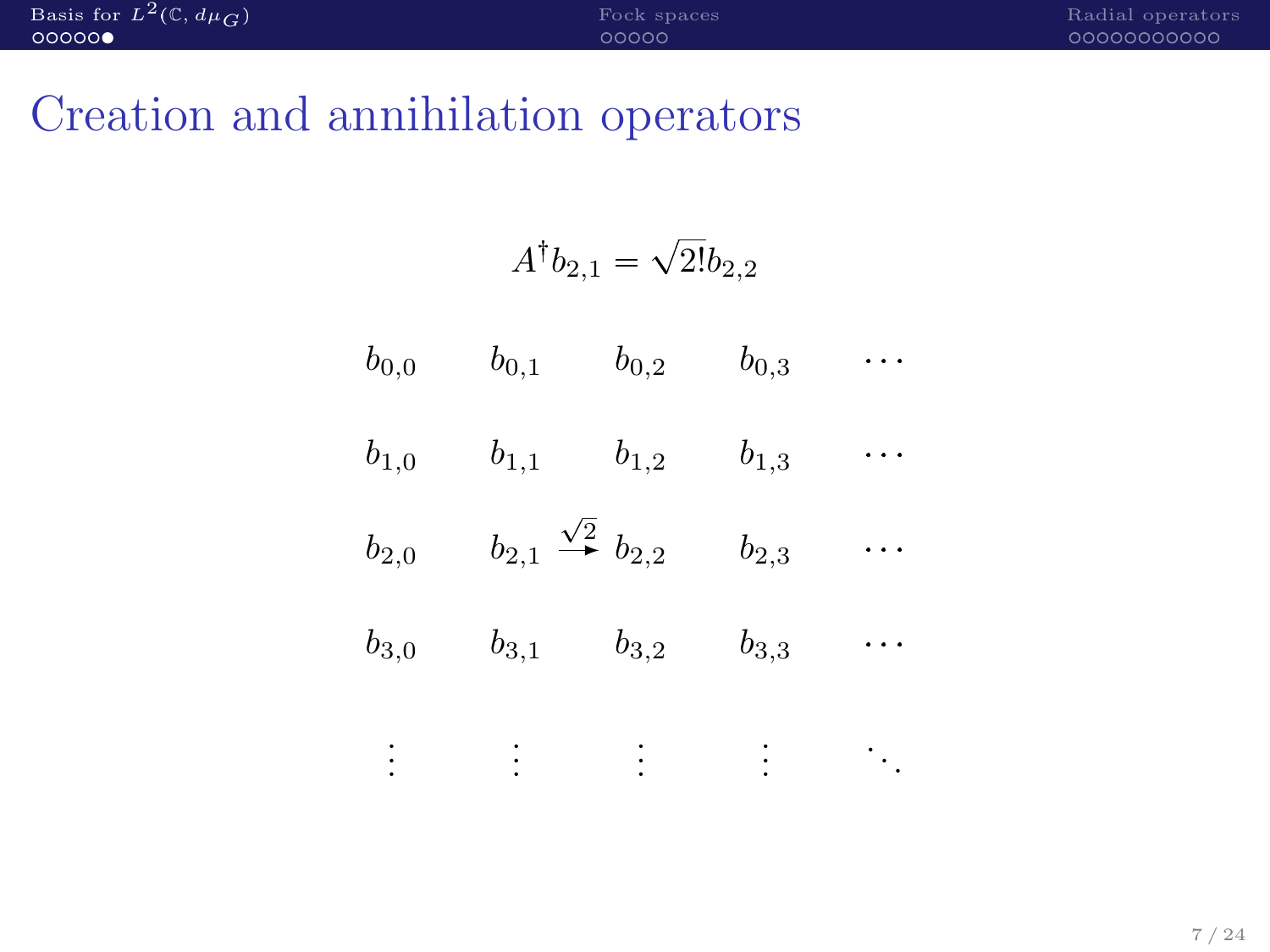## Creation and annihilation operators

$$
Ab_{3,3}=\sqrt{3!}b_{3,2}
$$

- $b_{0,0}$   $b_{0,1}$   $b_{0,2}$   $b_{0,3}$  ...  $b_{1,0}$   $b_{1,1}$   $b_{1,2}$   $b_{1,3}$  ...  $b_{2,0}$   $b_{2,1}$   $b_{2,2}$   $b_{2,3}$  ...  $b_{3,0}$   $b_{3,1}$   $b_{3,2}$   $\frac{\sqrt{6}}{6}$   $b_{3,3}$  ...
	- . . . . . . . . . . . . . . .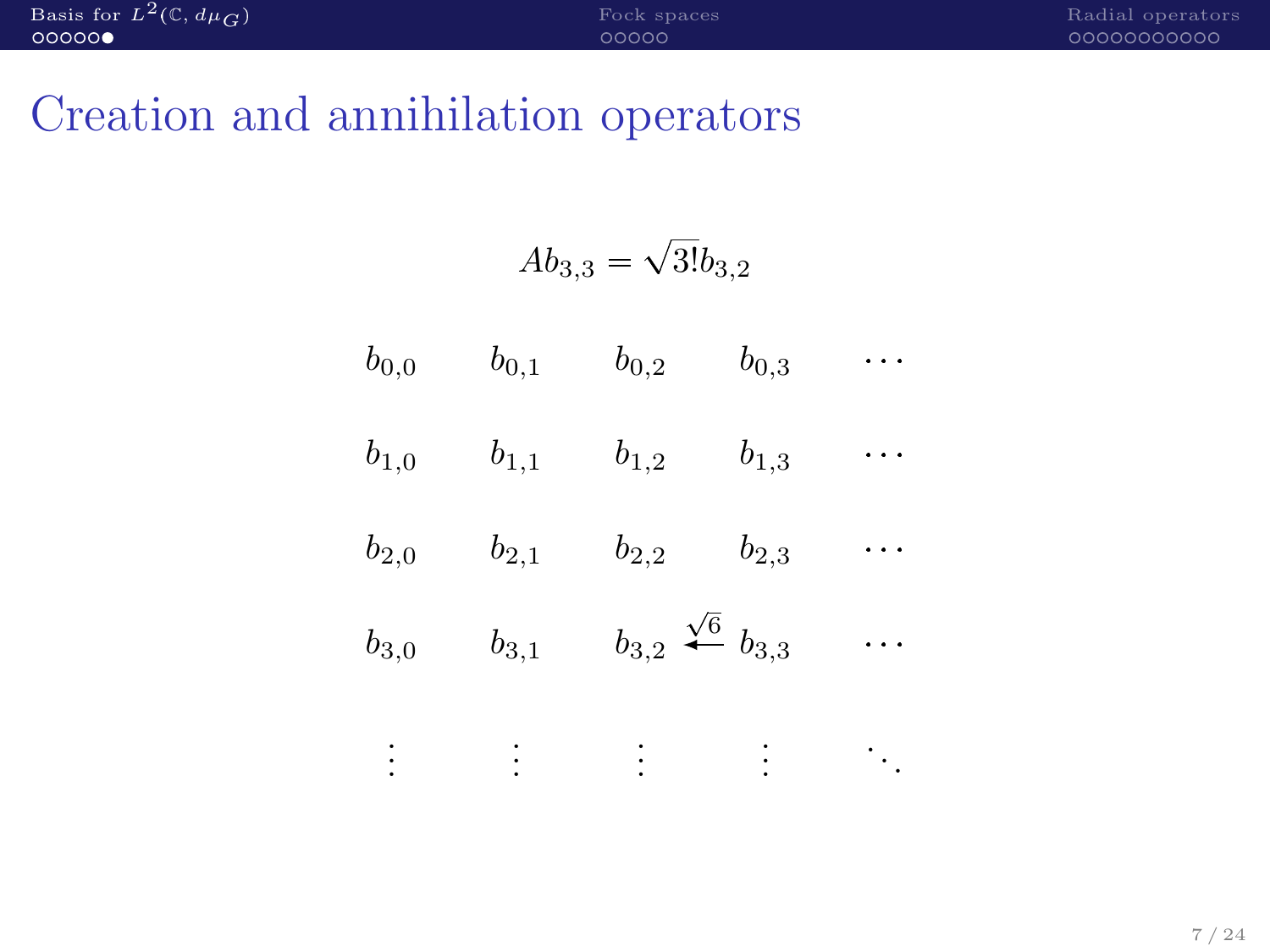<span id="page-10-0"></span>Let  $n \in \mathbb{N}_0$ , then

$$
F_n = \left\{ f \in \mathcal{C}^n(\mathbb{R}^2) \, \middle| \, \frac{\partial^n f}{\partial \overline{z}^n}(z) = 0, \ f \in \mathcal{L}^2(\mathbb{C}, d\mu_G) \right\}.
$$

 $F_n = \text{clos}(\text{gen}\{b_{p,q} \mid p \in \mathbb{N}_0, 0 \leq q < n\}).$ 

|  | $m_{0.0}$ $m_{0.1}$ $m_{0.2}$ $m_{0.3}$ |  | $b_{0,0}$ $b_{0,1}$ $b_{0,2}$ $b_{0,3}$ |  |  |
|--|-----------------------------------------|--|-----------------------------------------|--|--|
|  | $m_{1,0}$ $m_{1,1}$ $m_{1,2}$ $m_{1,3}$ |  | $b_{1,0}$ $b_{1,1}$ $b_{1,2}$ $b_{1,3}$ |  |  |
|  | $m_{2,0}$ $m_{2,1}$ $m_{2,2}$ $m_{2,3}$ |  | $b_{2,0}$ $b_{2,1}$ $b_{2,2}$ $b_{2,3}$ |  |  |
|  | $m_{3,0}$ $m_{3,1}$ $m_{3,2}$ $m_{3,3}$ |  | $b_{3,0}$ $b_{3,1}$ $b_{3,2}$ $b_{3,3}$ |  |  |
|  |                                         |  |                                         |  |  |
|  |                                         |  |                                         |  |  |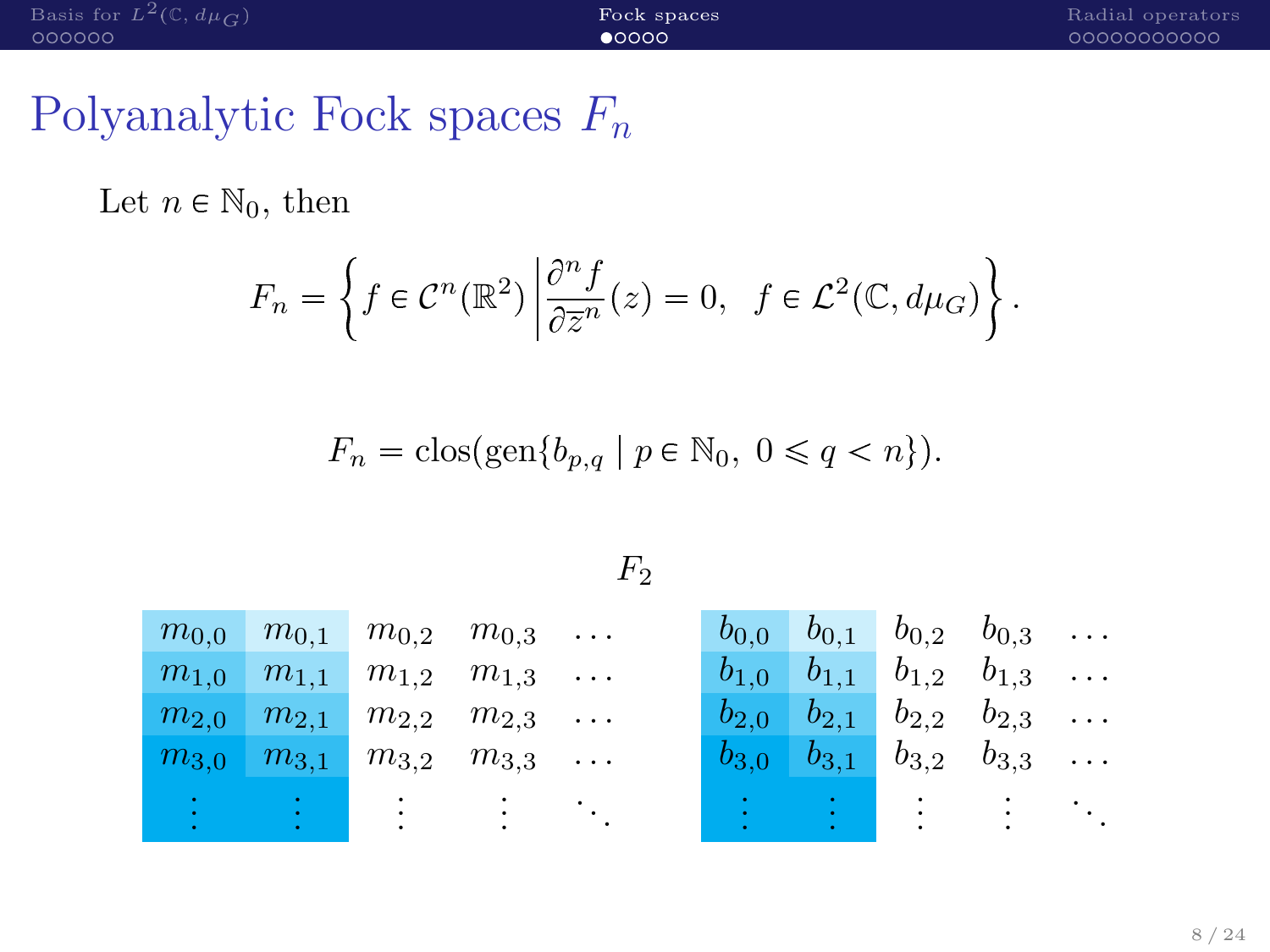# True-polyanalytic Fock spaces  $F_{(n)}$

$$
F_{(n)} = F_n \bigcap F_{n-1}^{\perp}.
$$

$$
F_{(n)} = \text{clos}(\text{gen}\{b_{p,n-1} \mid p \in \mathbb{N}_0\}).
$$

 $F_{(2)}$ 

 $m_{0.0}$   $m_{0.1}$   $m_{0.2}$   $m_{0.3}$  ...  $m_{1,0}$   $m_{1,1}$   $m_{1,2}$   $m_{1,3}$  ...  $m_{2,0}$   $m_{2,1}$   $m_{2,2}$   $m_{2,3}$  ...  $m_{3,0}$   $m_{3,1}$   $m_{3,2}$   $m_{3,3}$  ... . . . . . . . . . . . . . . .  $b_{0.0}$   $b_{0.1}$   $b_{0.2}$   $b_{0.3}$  ...  $b_{1,0}$   $b_{1,1}$   $b_{1,2}$   $b_{1,3}$  ...  $b_{2,0}$   $b_{2,1}$   $b_{2,2}$   $b_{2,3}$  ...  $b_{3,0}$   $b_{3,1}$   $b_{3,2}$   $b_{3,3}$  ... . . . . . . . . . . . . . . .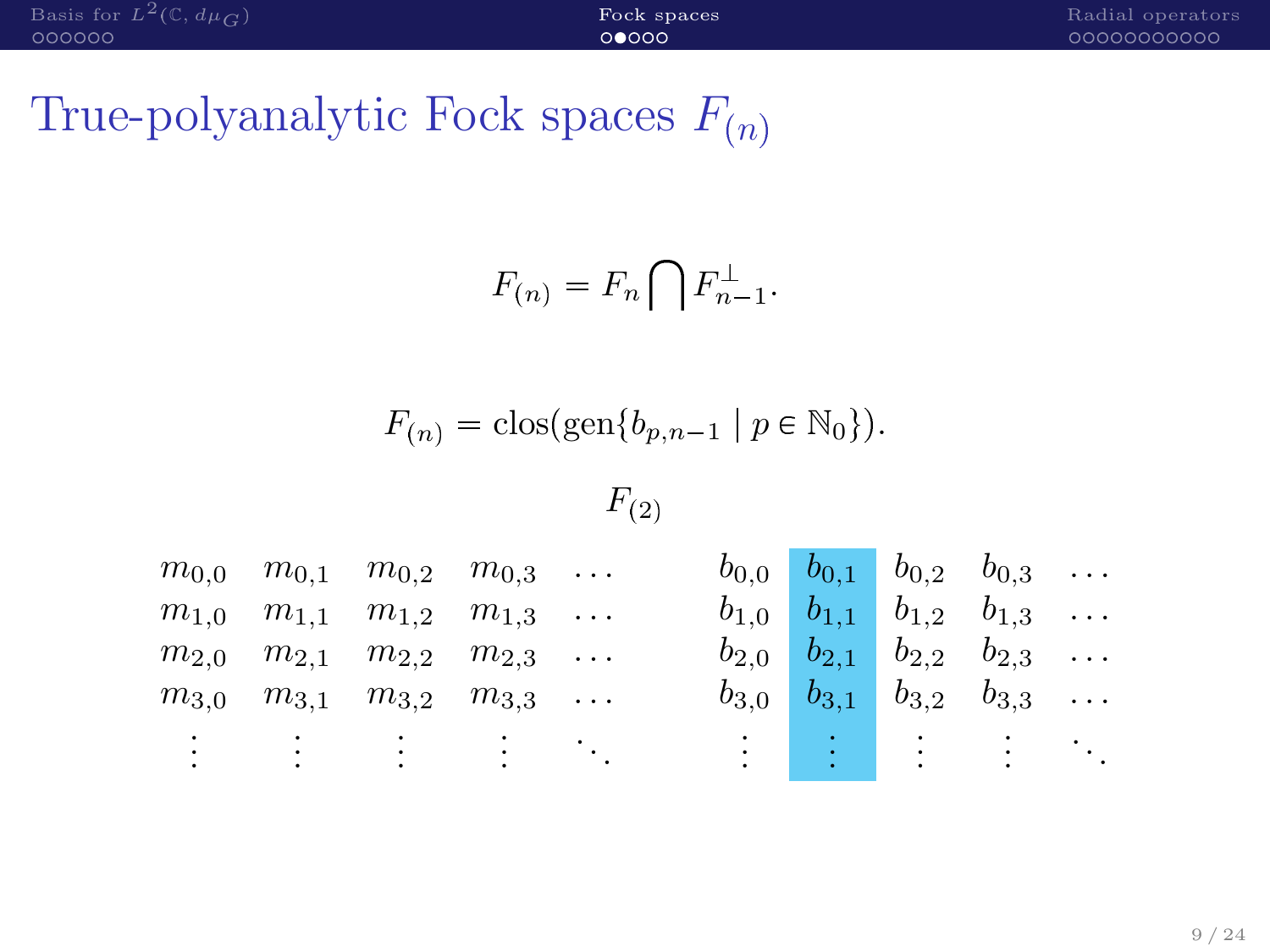| Basis for $L^2(\mathbb{C}, d\mu_{\Omega})$ | Fock spaces | Radial operators |
|--------------------------------------------|-------------|------------------|
| COOOOO                                     | 00000       | - 00000000000    |
|                                            |             |                  |

# Bounded creation and annihilation operators

| $A_n^{\dagger}: F_{(n)} \to F_{(n+1)}$                                                           |                                                                                    |           | $A_n : F_{(n+1)} \to F_{(n)}$                               |                       |
|--------------------------------------------------------------------------------------------------|------------------------------------------------------------------------------------|-----------|-------------------------------------------------------------|-----------------------|
| $A_n^{\dagger} = \frac{1}{\sqrt{n+1}} \left( \overline{z} - \frac{\partial}{\partial z} \right)$ | $A_n = \frac{1}{\sqrt{n+1}} \left( \frac{\partial}{\partial \overline{z}} \right)$ |           |                                                             |                       |
| $A_n^{\dagger}b_{n,p}=b_{n+1,p}$                                                                 |                                                                                    |           | $A_n b_{n+1,p} = b_{n,p}$                                   |                       |
|                                                                                                  | $b_{0.0}$                                                                          | $b_{0,1}$ | $b_{0,2} \rightarrow b_{0,3}$                               | e e s                 |
|                                                                                                  | $b_{1,0}$                                                                          | $b_{1,1}$ | $b_{1,2} \rightarrow b_{1,3}$                               | i i s                 |
| $A_1^{\dagger} F_{(3)} = F_{(4)}$                                                                | $b_{2,0}$                                                                          | $b_{2,1}$ | $b_{2,2} \rightarrow b_{2,3}$                               | $\cdots$              |
|                                                                                                  | $b_{3,0}$                                                                          | $b_{3,1}$ | $b_{3,2} \rightarrow b_{3,3}$                               | .                     |
|                                                                                                  |                                                                                    | i Eng     | $\left  \cdot \right  \longrightarrow \left  \cdot \right $ | $\mathbb{Z}_{\geq 0}$ |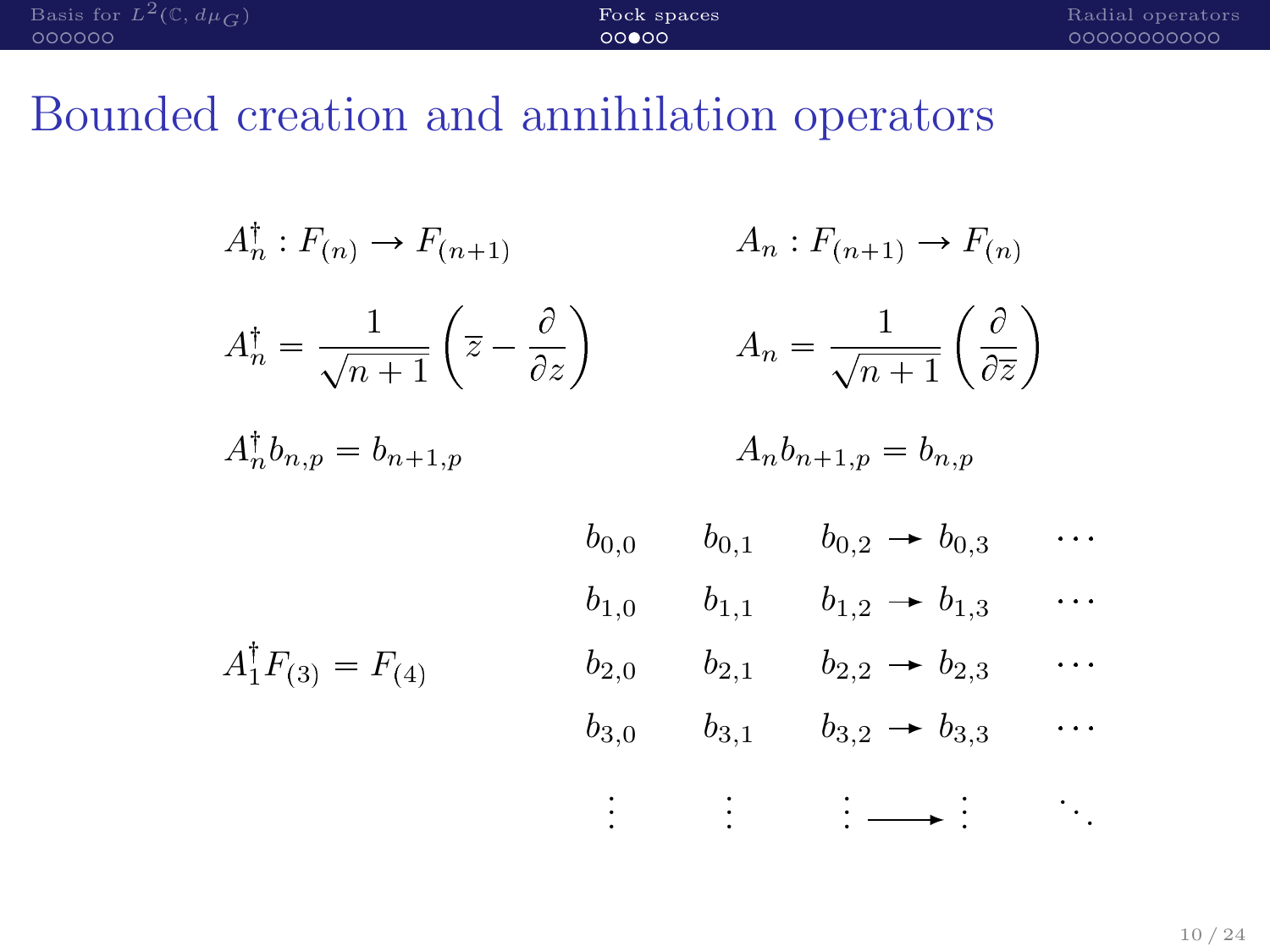| Basis for $L^2(\mathbb{C}, d\mu_G)$ | Fock spaces | Radial operators |
|-------------------------------------|-------------|------------------|
| 000000                              | 00000       | , annononono     |
|                                     |             |                  |

# Bounded creation and annihilation operators

| $A_n^{\dagger}: F_{(n)} \to F_{(n+1)}$                                                           |           | $A_n : F_{(n+1)} \to F_{(n)}$                                                      |           |                        |  |
|--------------------------------------------------------------------------------------------------|-----------|------------------------------------------------------------------------------------|-----------|------------------------|--|
| $A_n^{\dagger} = \frac{1}{\sqrt{n+1}} \left( \overline{z} - \frac{\partial}{\partial z} \right)$ |           | $A_n = \frac{1}{\sqrt{n+1}} \left( \frac{\partial}{\partial \overline{z}} \right)$ |           |                        |  |
| $A_n^{\dagger}b_{n,p}=b_{n+1,p}$                                                                 |           | $A_n b_{n+1,p} = b_{n,p}$                                                          |           |                        |  |
|                                                                                                  | $b_{0,0}$ | $b_{0,1} \leftarrow b_{0,2}$                                                       | $b_{0,3}$ | .                      |  |
|                                                                                                  | $b_{1,0}$ | $b_{1,1} \leftarrow b_{1,2}$                                                       | $b_{1,3}$ | .                      |  |
| $A_2F_{(3)}=F_{(2)}$                                                                             | $b_{2,0}$ | $b_{2,1} \leftarrow b_{2,2}$                                                       | $b_{2,3}$ | e e s                  |  |
|                                                                                                  | $b_{3,0}$ | $b_{3,1} \leftarrow b_{3,2}$                                                       | $b_{3,3}$ | .                      |  |
|                                                                                                  |           | $\frac{1}{2}$ $\leftarrow$                                                         |           | $\ddot{\phantom{0}}$ . |  |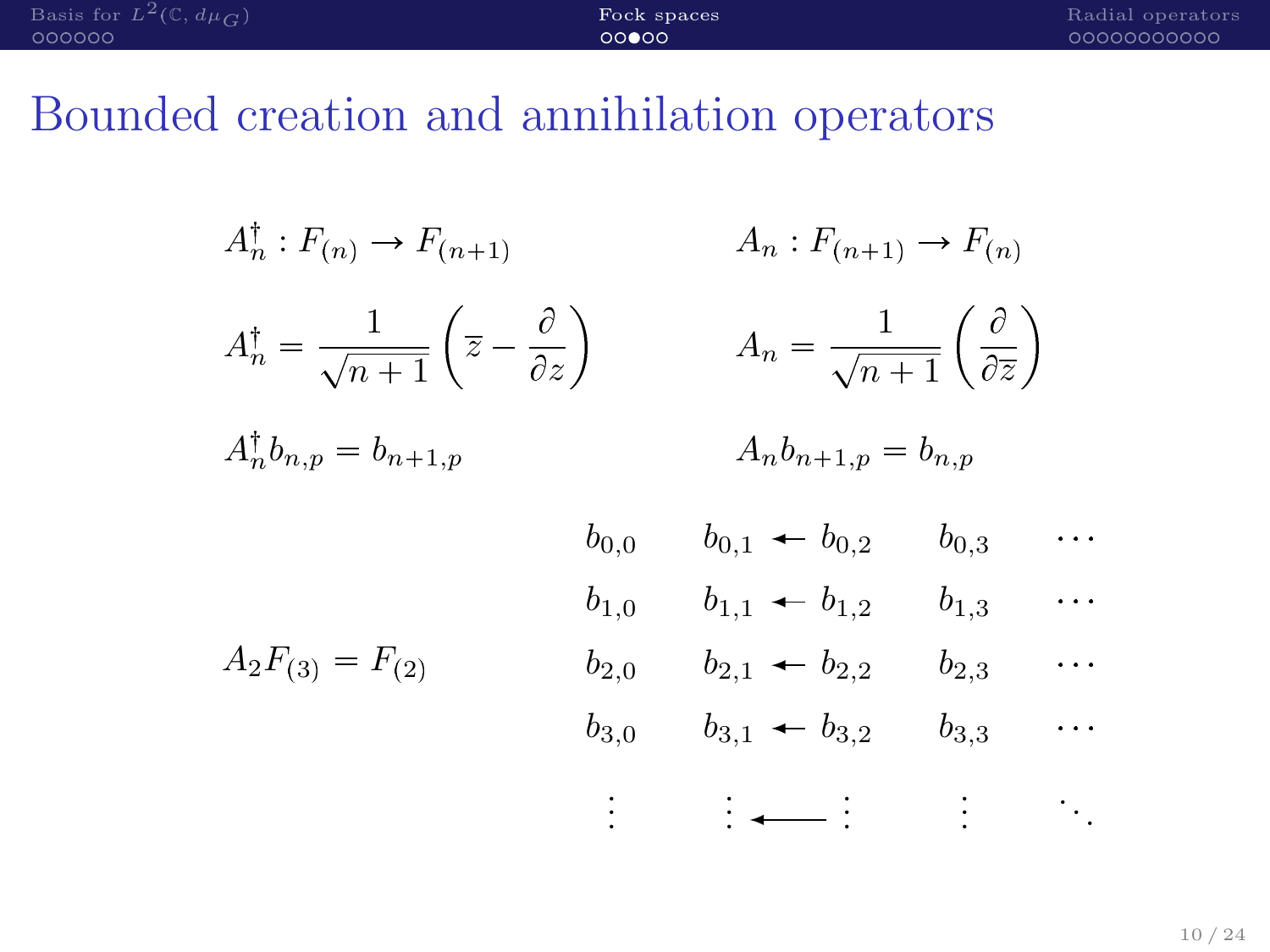## Reproducing kernel

Proposition. The reproducing kernel of  $F_{(n)}$  is

$$
K_z^{(n)}(w) = e^{\overline{z}w} L_{n-1}(|z-w|^2).
$$

#### Idea of proof.

$$
b_{p,q-1} = A_{q-1}^{\dagger} \dots A_1^{\dagger} b_{p,0},
$$
  

$$
K_z^{(n)}(w) = \frac{1}{n-1} \left( z - \frac{\partial}{\partial \overline{z}} \right) \left( \overline{w} - \frac{\partial}{\partial w} \right) K_z^{(n-1)}.
$$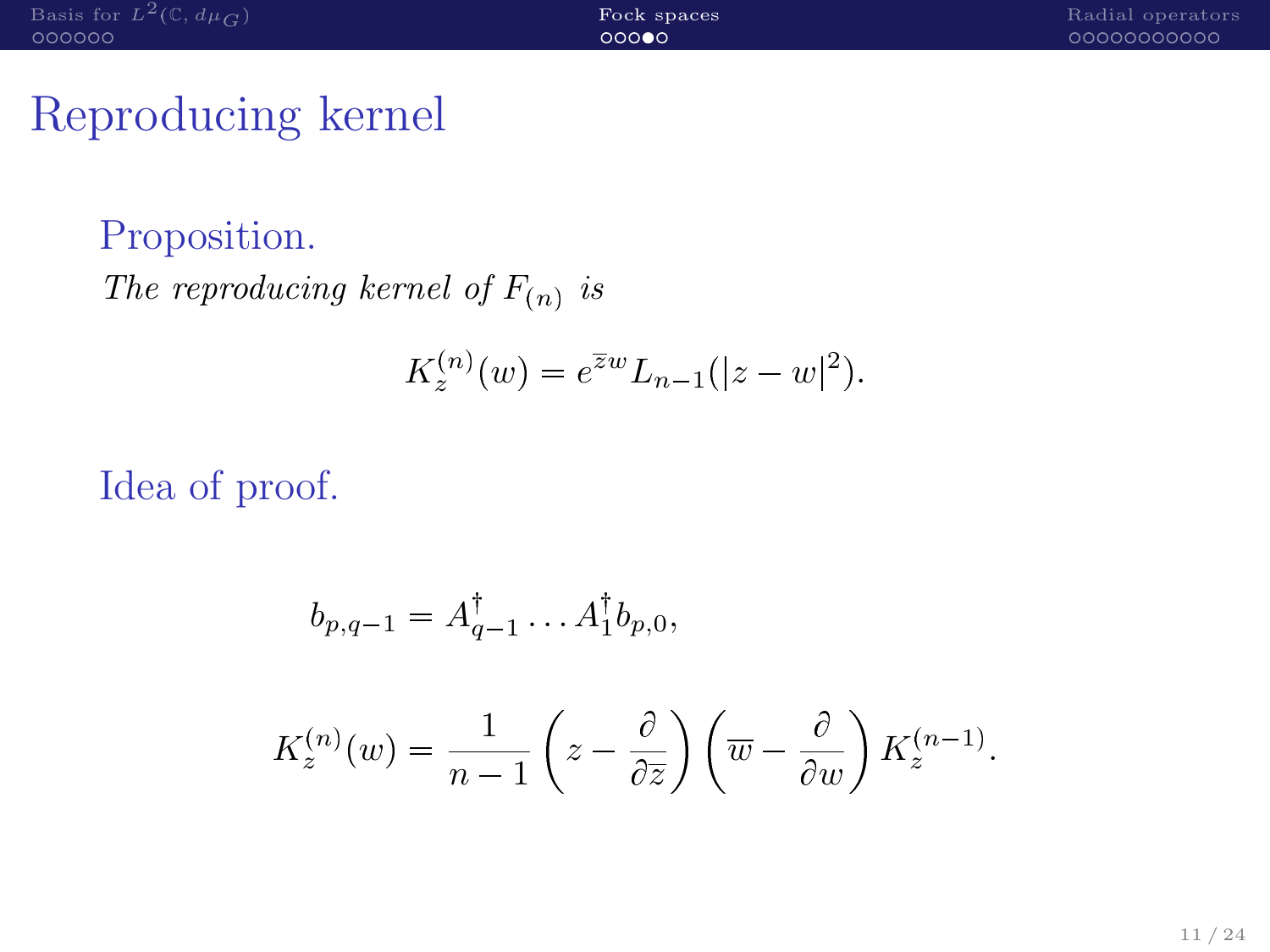## Reproducing kernel

#### Proposition.

The reproducing kernel of the polyanalytic Fock space  $F_n$  is

$$
K_z^n(w) = e^{\overline{z}w} L_{n-1}^1(|z-w|^2).
$$

Idea of proof.

$$
F_n = \bigoplus_{j=1}^n F_{(j)},
$$
 and  $L_n^{\alpha+1}(x) = \sum_{j=0}^n L_j^{\alpha}(x),$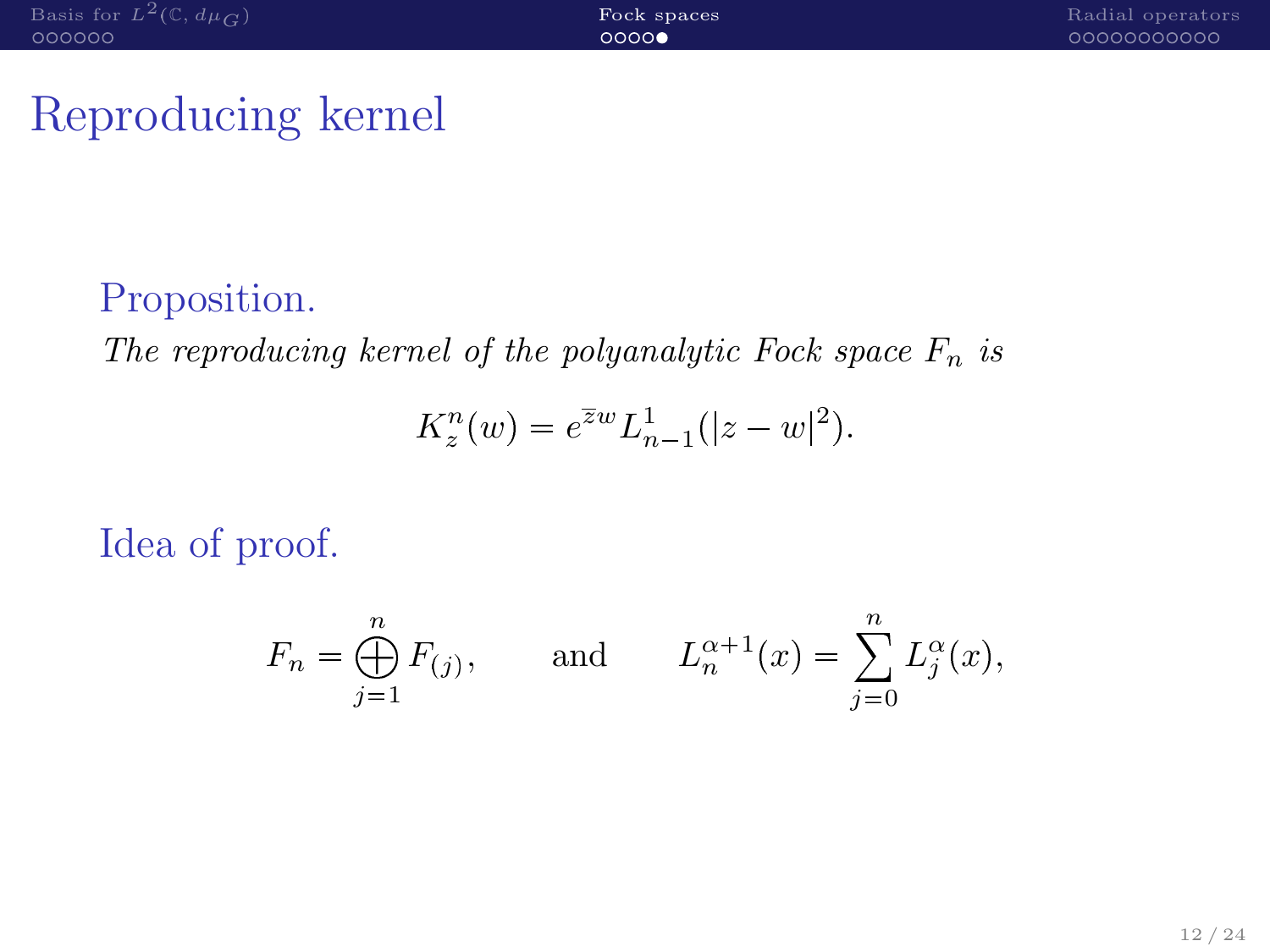#### <span id="page-16-0"></span>Rotation operators

$$
\mathbb{T} = \mathbb{R}/2\pi\mathbb{Z}, \quad \alpha \in \mathbb{T}, \quad R_{\alpha} : \mathcal{L}^{2}(\mathbb{C}, d\mu_{G}) \to \mathcal{L}^{2}(\mathbb{C}, d\mu_{G})
$$

$$
(R_{\alpha}f)(z) = f(e^{-i\alpha}z).
$$

 $(R_{\alpha})_{\alpha \in \mathbb{T}}$  is a unitary representation of  $\mathbb{T}$  in  $\mathcal{L}^2(\mathbb{C}, d\mu_G)$ .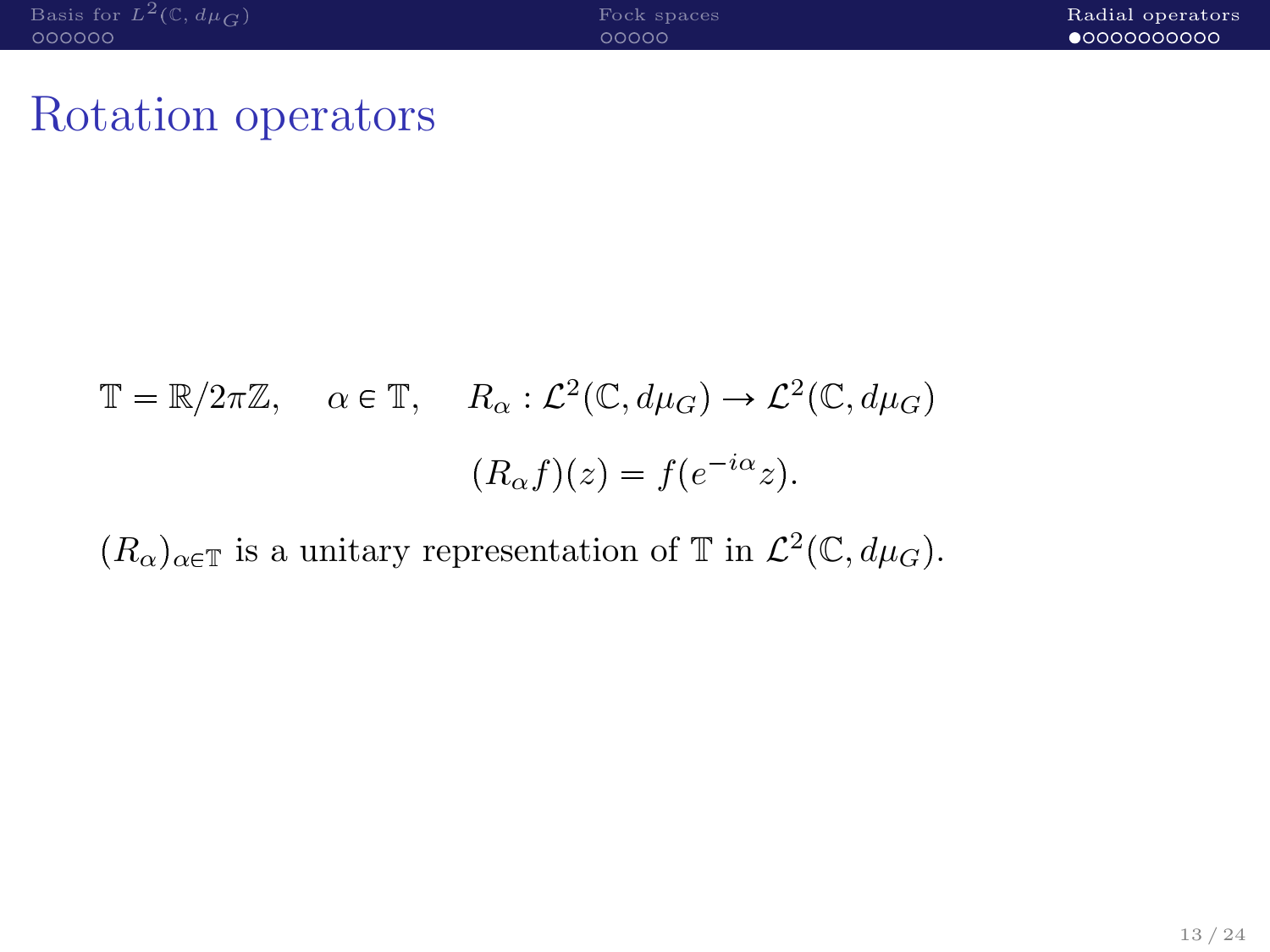## $D_d$  is an eigensubspace under rotation operators

Lemma. Let  $\alpha \in \mathbb{R}$ ,  $d \in \mathbb{Z}$ 

 $R_{\alpha}(\mathcal{D}_d) = \mathcal{D}_d$ .

$$
R_{\alpha}m_{d+q,q}=e^{-id\alpha}m_{d+q,q}.
$$

| $m_{0,0}$            | $m_{0,1}$ | $m_{0,2}$ | $m_{0,3}$ |  |
|----------------------|-----------|-----------|-----------|--|
| $\overline{m_{1,0}}$ | $m_{1,1}$ | $m_{1,2}$ | $m_{1,3}$ |  |
| $m_{2,0}$            | $m_{2,1}$ | $m_{2,2}$ | $m_{2,3}$ |  |
| $m_{3,0}$            | $m_{3,1}$ | $m_{3,2}$ | $m_{3,3}$ |  |
|                      |           |           |           |  |

 $R_{\alpha}(F_n) = F_n$ ,  $R_{\alpha}(F_{(n)}) = F_{(n)}$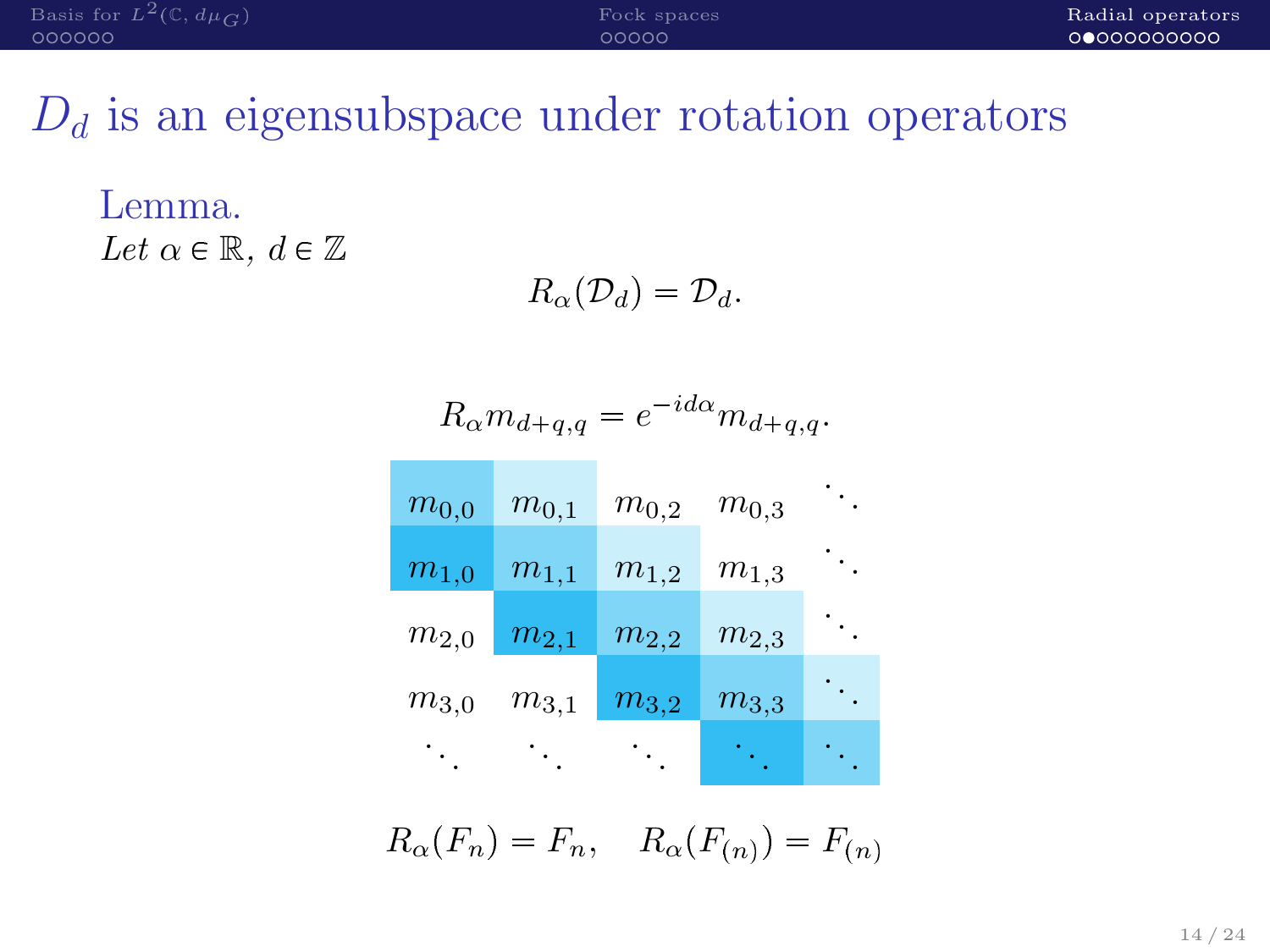# $W^*$  algebras of radial operators

# $\mathcal{R} = \{ S \in \mathcal{B}(\mathcal{L}^2(\mathbb{C}, d\mu_g)) \mid \forall \alpha \in \mathbb{T}, \quad R_\alpha S = S R_\alpha \},\$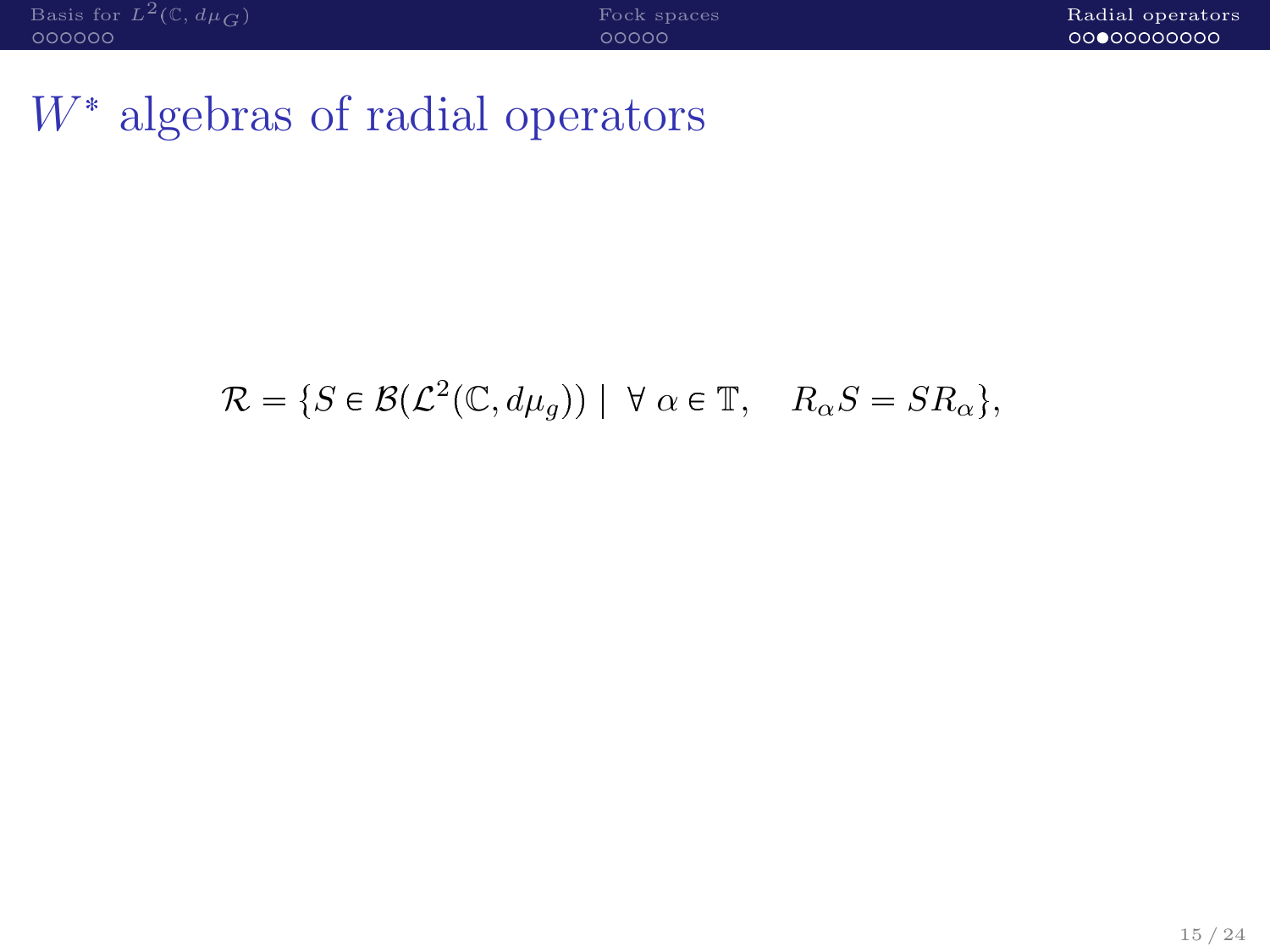# $W^*$  algebras of radial operators

$$
\mathcal{R} = \{ S \in \mathcal{B}(\mathcal{L}^2(\mathbb{C}, d\mu_g)) \mid \forall \alpha \in \mathbb{T}, R_{\alpha} S = S R_{\alpha} \},
$$
  

$$
\mathcal{R}_n = \{ S \in \mathcal{B}(F_n) \mid \forall \alpha \in \mathbb{T}, R_{\alpha,n} S = S R_{\alpha,n} \},
$$
  

$$
\mathcal{R}_{(n)} = \{ S \in \mathcal{B}(F_{(n)}) \mid \forall \alpha \in \mathbb{T}, R_{\alpha,(n)} S = S R_{\alpha,(n)} \},
$$

where  $R_{\alpha,n}: F_n \to F_n$ , and  $R_{\alpha,(n)}: F_{(n)} \to F_{(n)}$ .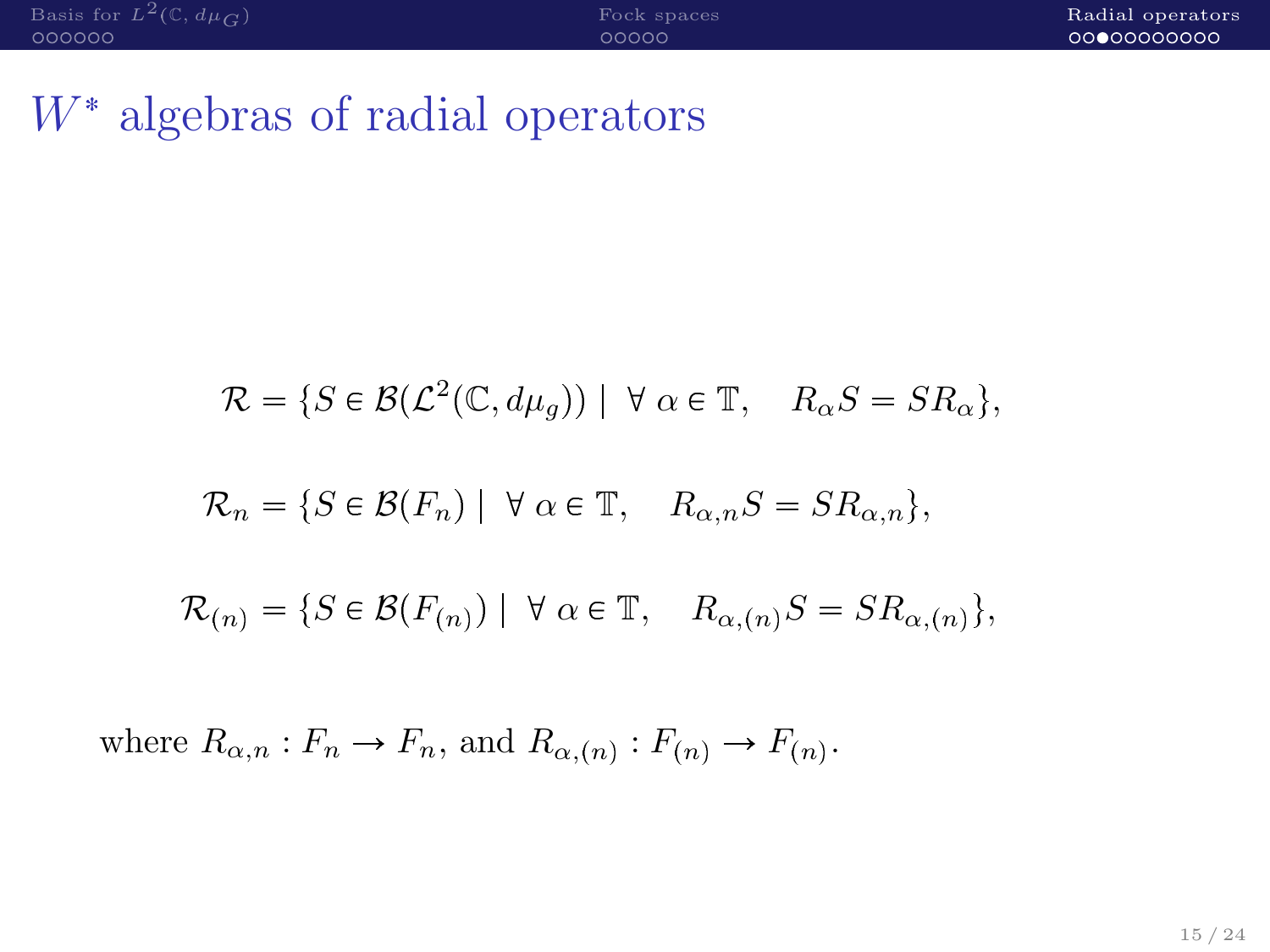# $D_d$  is invariant under radial operators

#### Proposition.

Let  $S \in \mathcal{R}$ , then  $S(\mathcal{D}_d) \subset \mathcal{D}_d$  for all  $d \in \mathbb{Z}$ .

$$
\mathcal{L}^2(\mathbb{C}, d\mu_g) = \bigoplus_{d \in \mathbb{Z}} \mathcal{D}_d
$$

Let  $c \neq d$ ,  $f \in \mathcal{D}_d$  and  $g \in \mathcal{D}_c$ ,

$$
\langle Sf, g \rangle = \langle R_{\alpha} Sf, R_{\alpha} g \rangle = \langle S R_{\alpha} f, e^{-ic\alpha} g \rangle = e^{-i(d-c)\alpha} \langle Sf, g \rangle
$$

$$
(e^{-i(d-c)\alpha} - 1) \langle Sf, g \rangle = 0
$$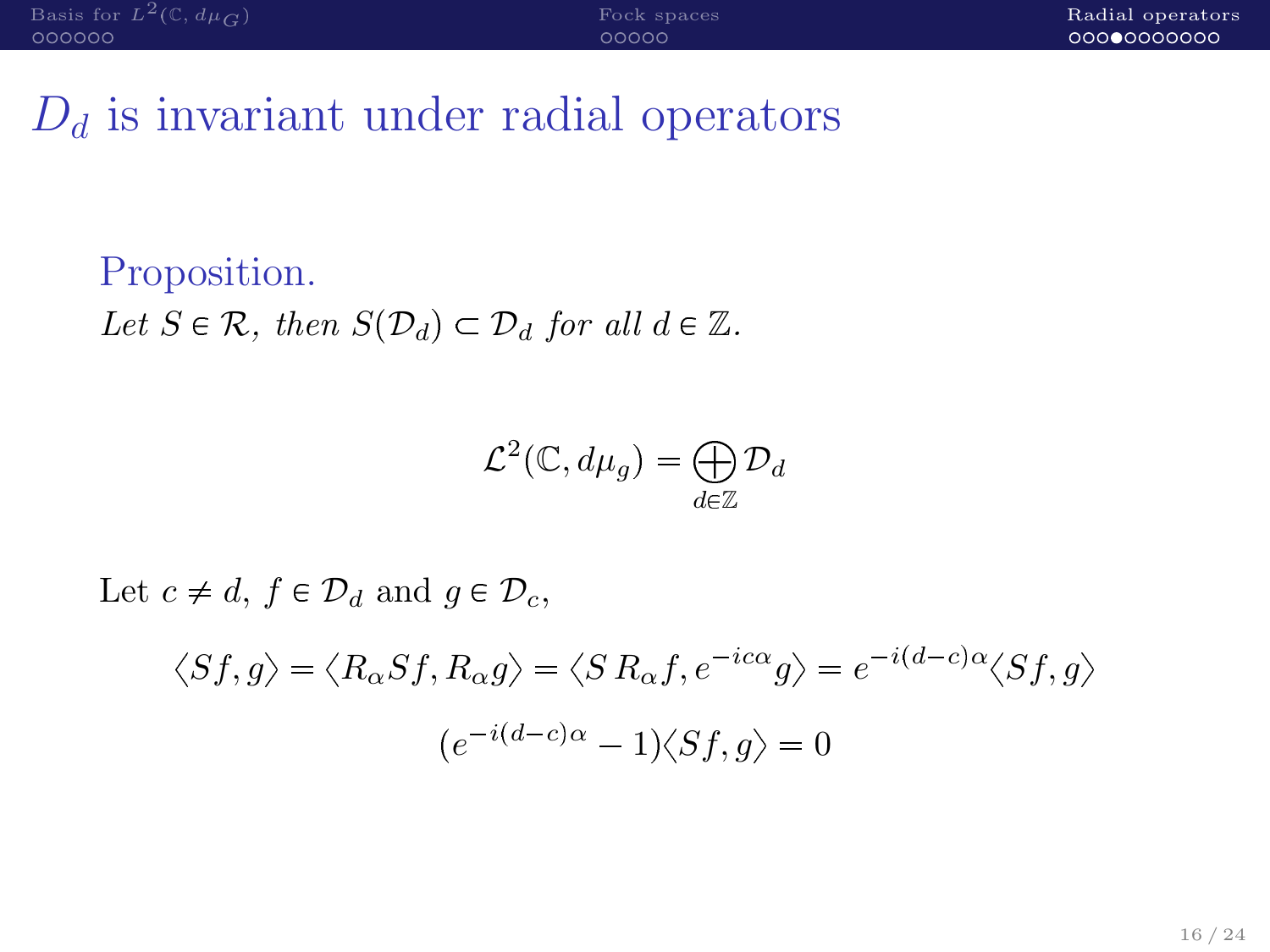# $D_d$  is invariant under radial operators

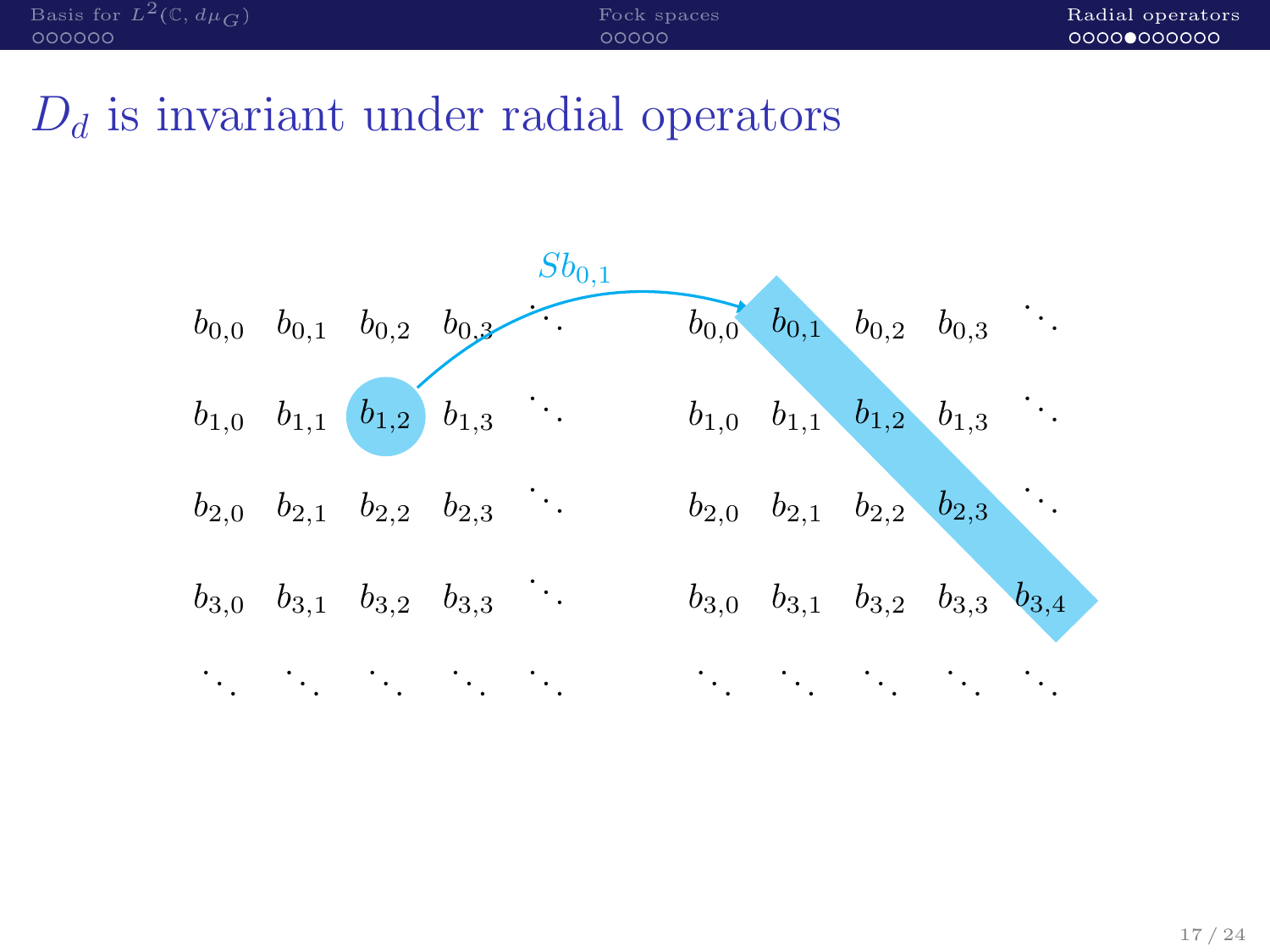# $D_d$  is invariant under radial operators

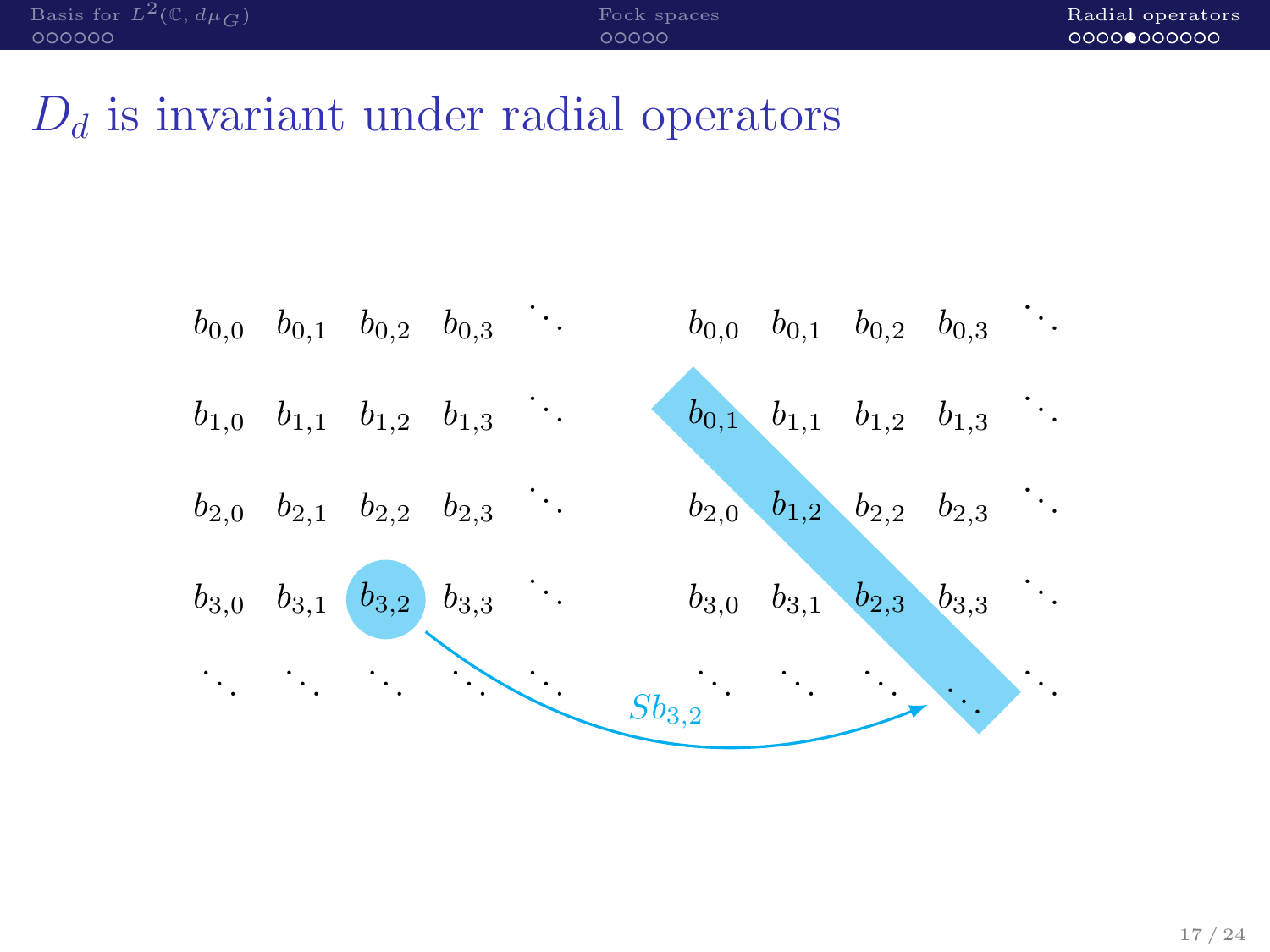# Decomposition into diagonal subspaces

Define  $S_d \in \mathcal{B}(\mathcal{D}_d)$ , such that

$$
S = \bigoplus_{d \in \mathbb{Z}} S_d
$$

Proposition.

$$
\mathcal{R} \simeq \bigoplus_{d \in \mathbb{Z}} \mathcal{B}(\mathcal{D}_d)
$$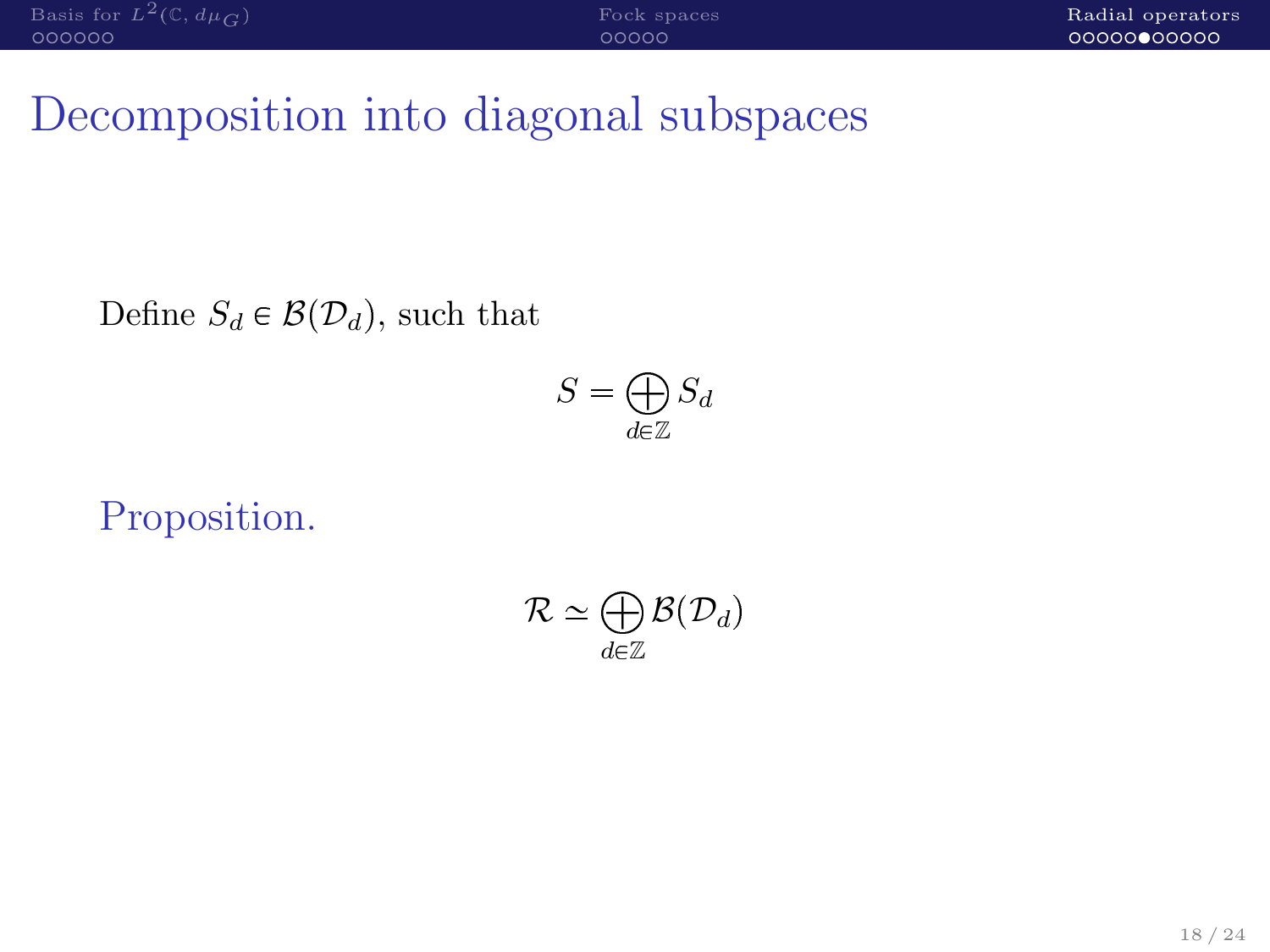| Basis for $L^2(\mathbb{C}, d\mu_{\mathcal{C}})$ | Fock spaces | Radial operators |
|-------------------------------------------------|-------------|------------------|
| - ററററററ                                        | 00000       | 00000000000      |

#### Proposition.

The class of radial operators in a given true Fock space  $F_{(n)}$  is diagonal with respect to the basis  $(b_{p,n-1})_{p \in \mathbb{N}_0}$ .

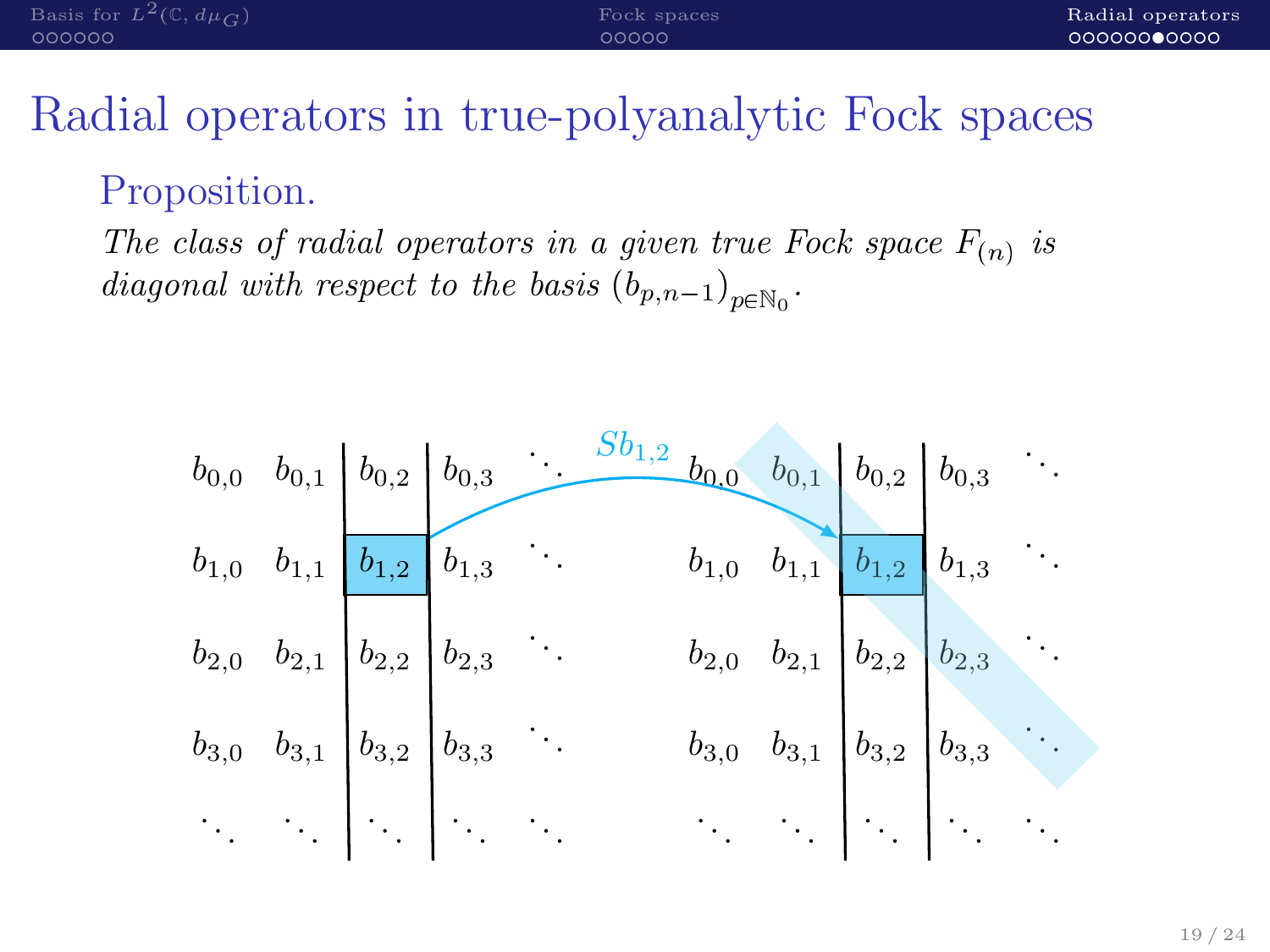| Basis for $L^2(\mathbb{C}, d\mu_C)$ | Fock spaces | Radial operators |
|-------------------------------------|-------------|------------------|
| LOQQQQ                              | ೦೦೦೦೦       | 00000000000      |

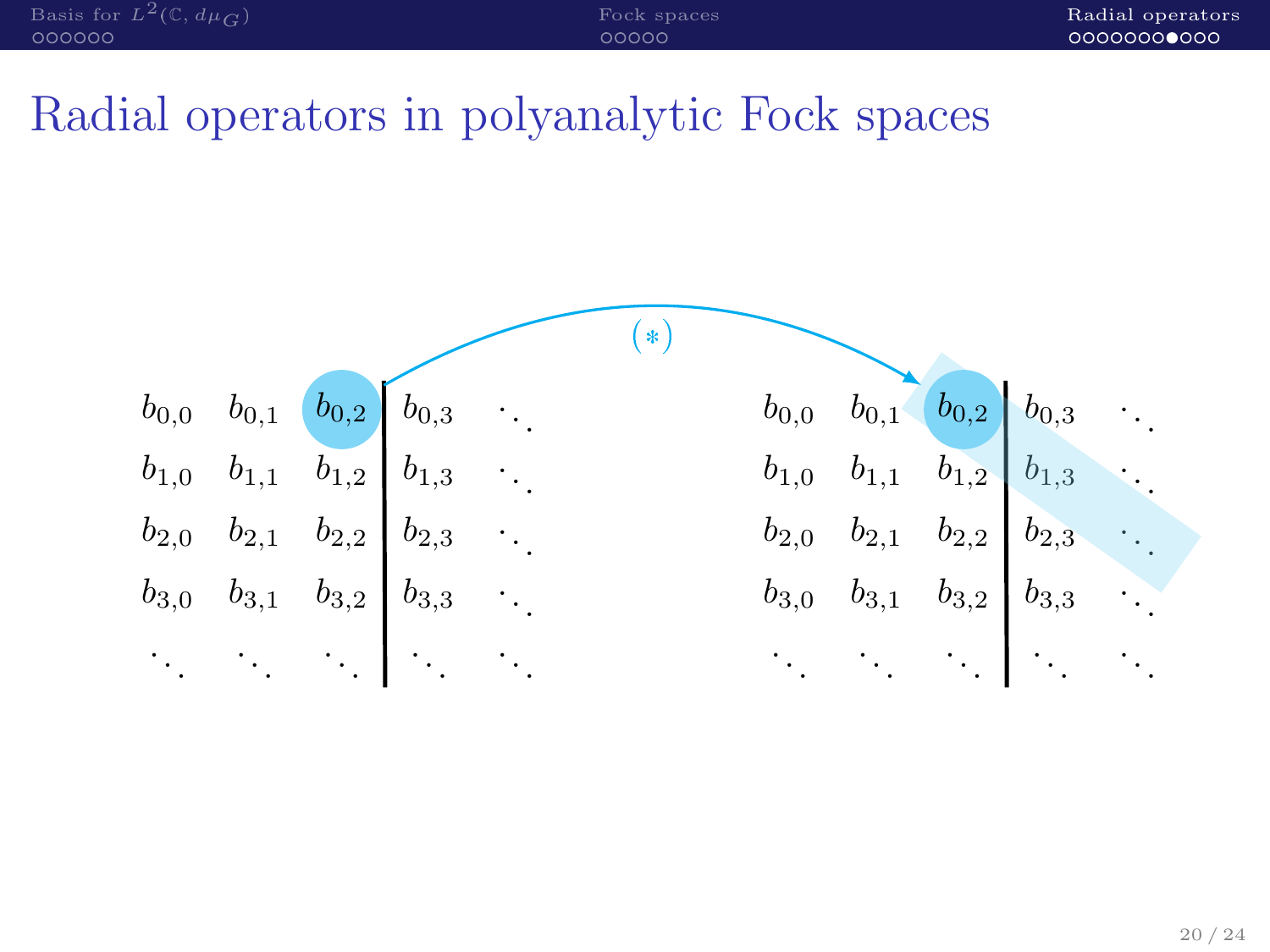| Basis for $L^2(\mathbb{C}, d\mu_C)$ | Fock spaces | Radial operators |
|-------------------------------------|-------------|------------------|
| - OOOOOO                            | nnnnn       | 00000000000      |

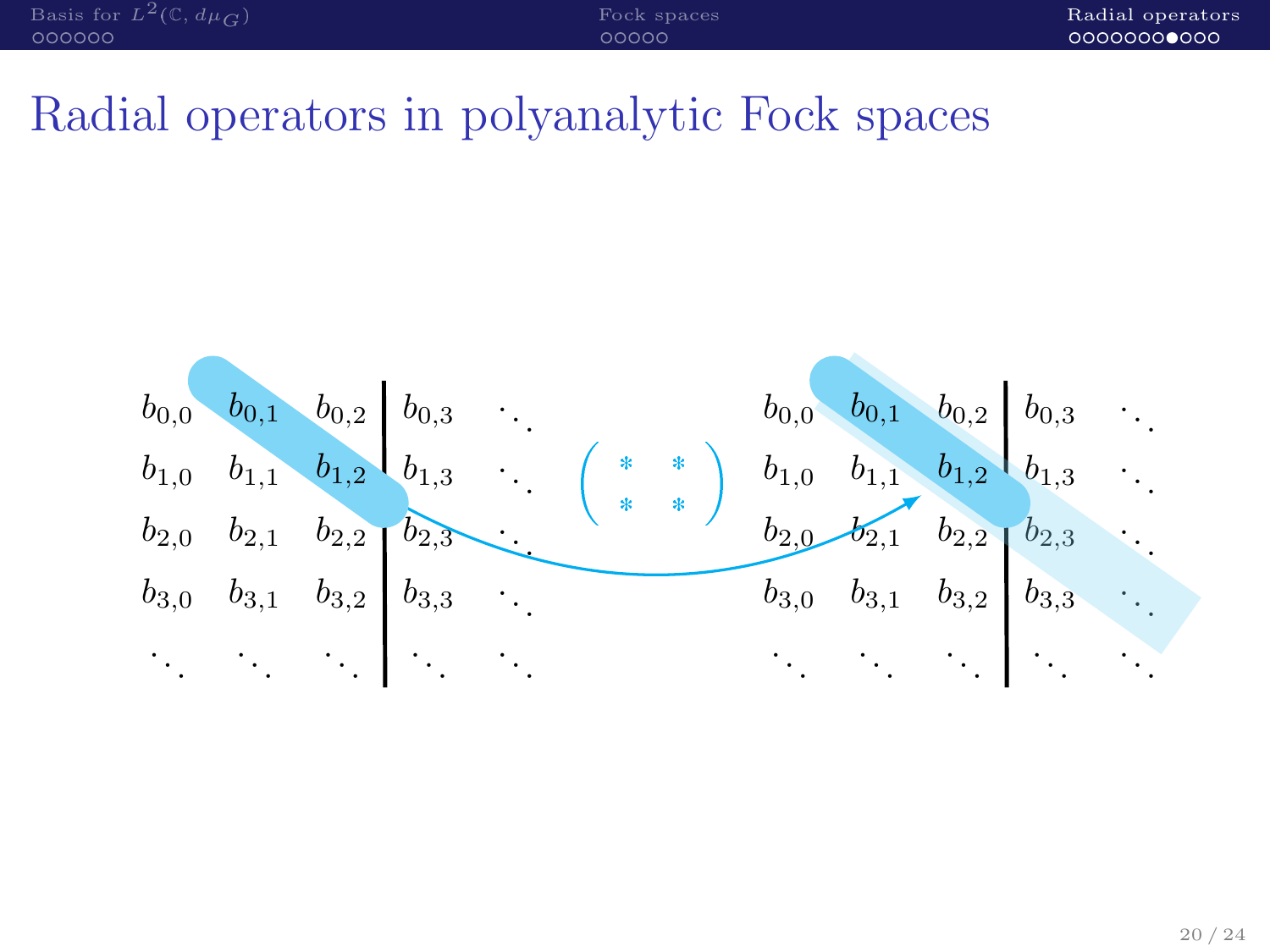| Basis for $L^2(\mathbb{C}, d\mu_{\mathcal{C}})$ | Fock spaces | Radial operators |
|-------------------------------------------------|-------------|------------------|
| - ററററററ                                        | 00000       | 00000000000      |

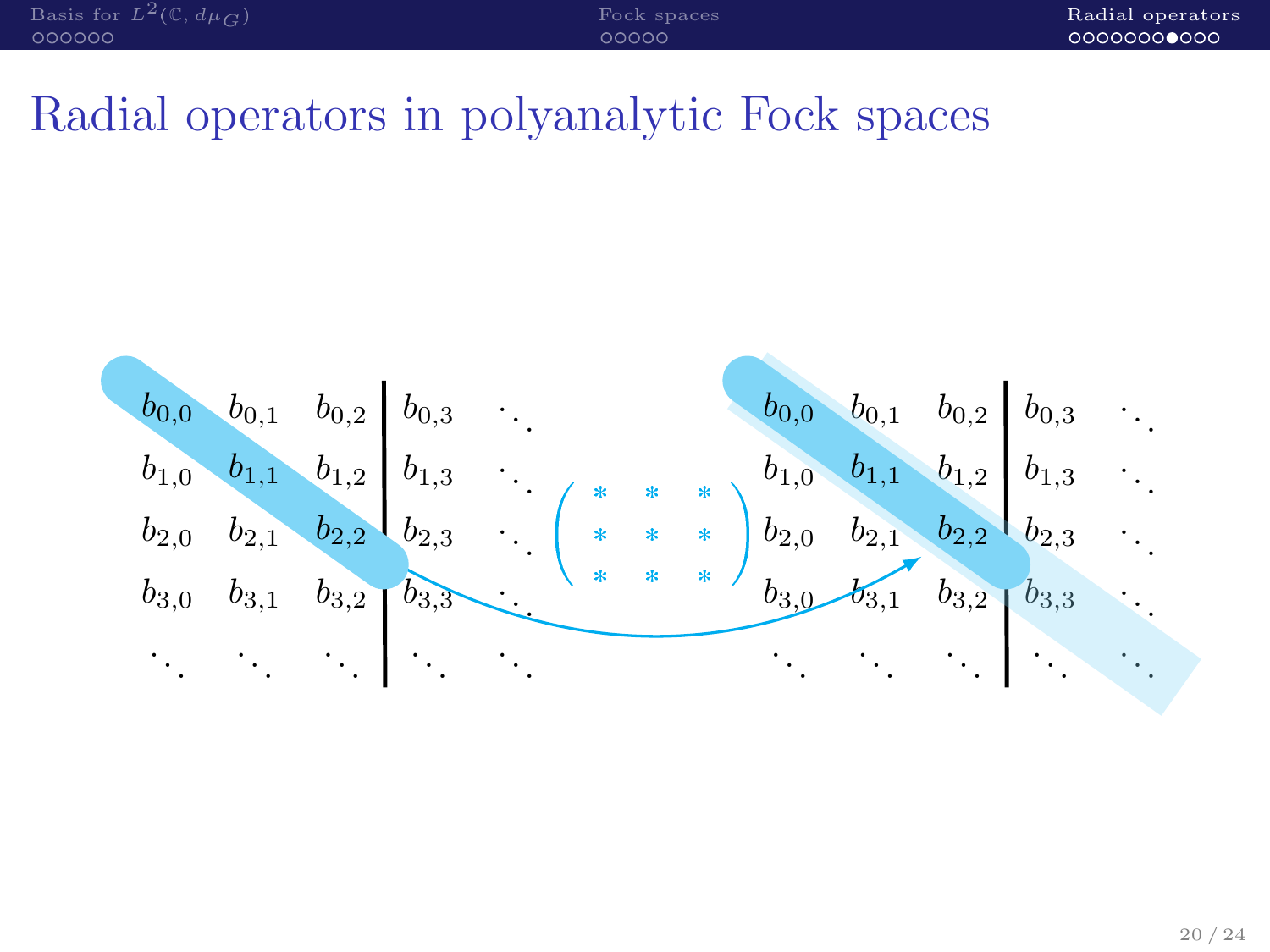| Basis for $L^2(\mathbb{C}, d\mu_C)$ | Fock spaces | Radial operators |
|-------------------------------------|-------------|------------------|
| - QOOQOO                            | 00000       | 00000000000      |

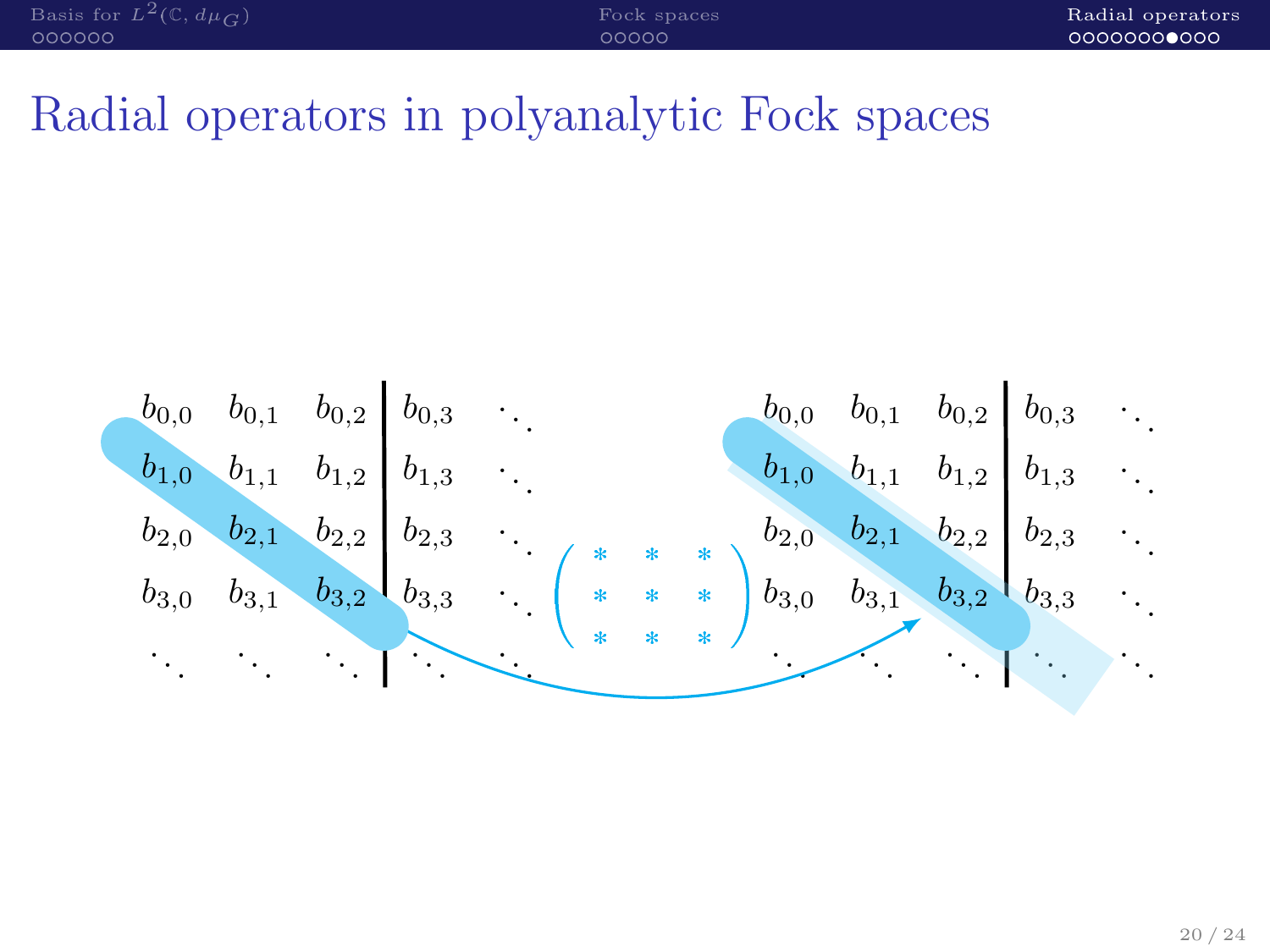| Basis for $L^2(\mathbb{C}, d\mu_C)$ | Fock spaces | Radial operators |
|-------------------------------------|-------------|------------------|
| - OOOOOO                            | nnnnn       | 00000000000      |

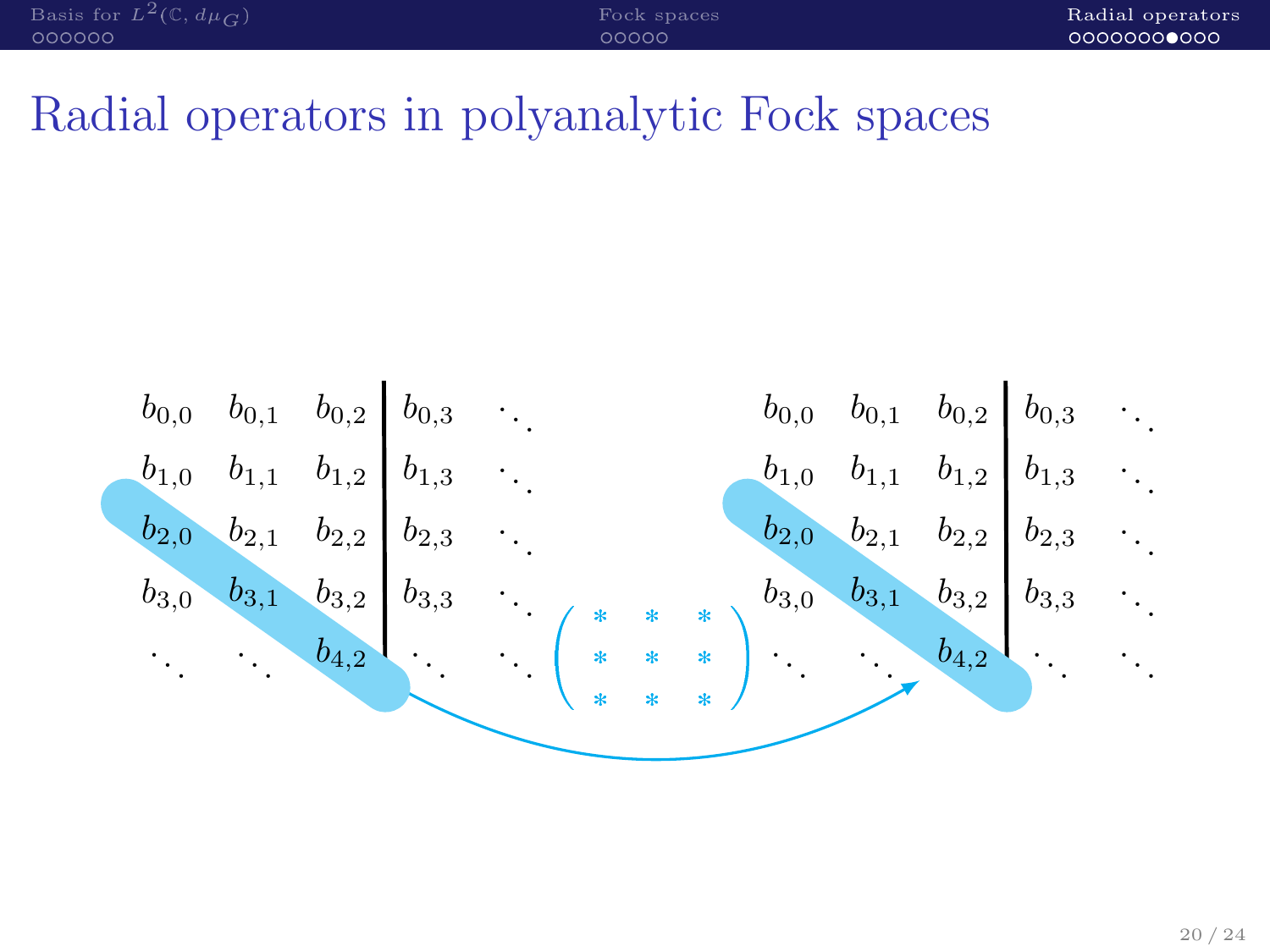| Basis for $L^2(\mathbb{C}, d\mu_C)$ | Fock spaces | Radial operators |
|-------------------------------------|-------------|------------------|
| LOQQQQ                              | anno        | 00000000000      |

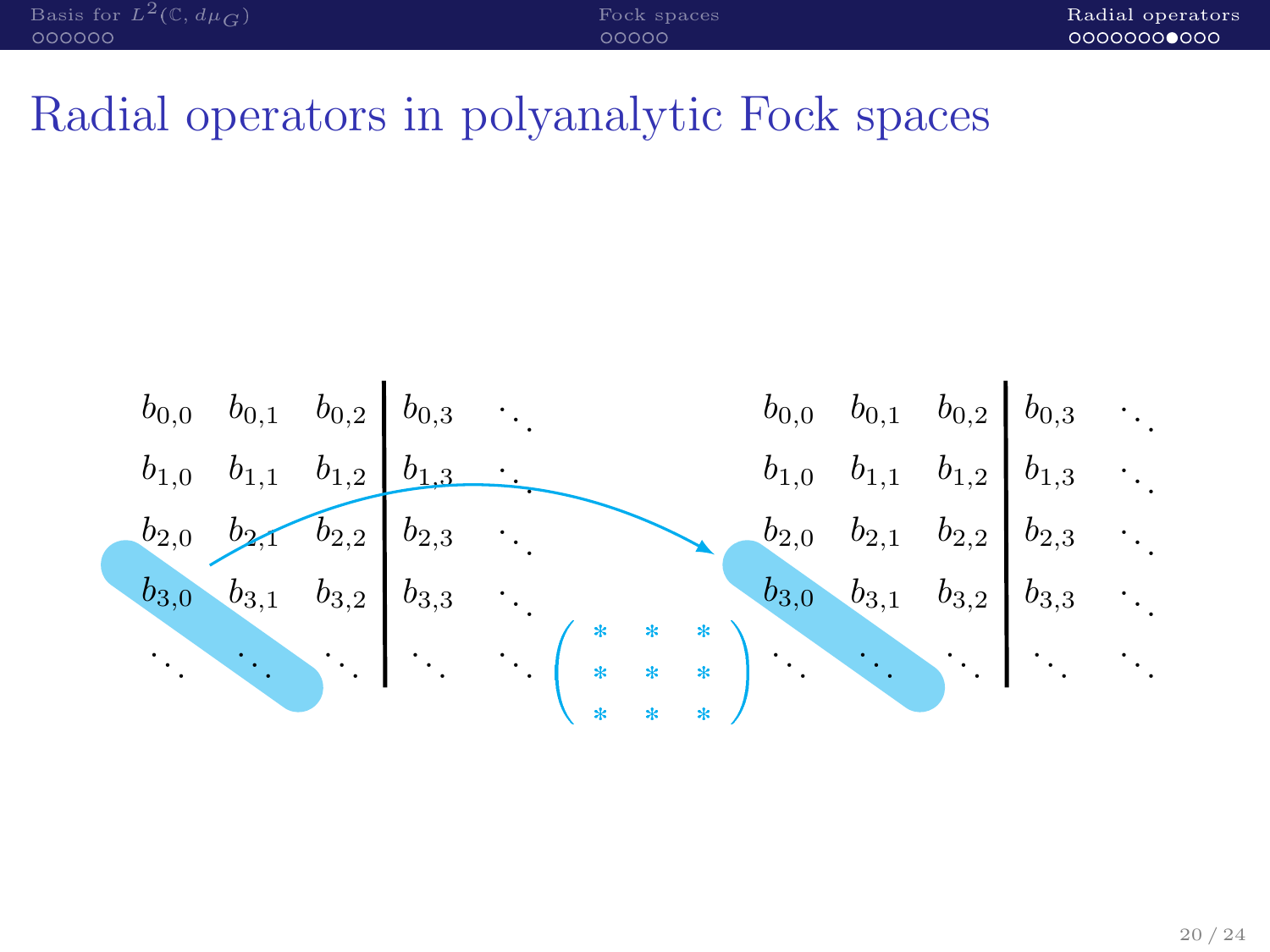| Basis for $L^2(\mathbb{C}, d\mu_C)$ | Fock spaces | Radial operators |
|-------------------------------------|-------------|------------------|
| LOQQQQ                              | 00000       | 00000000000      |

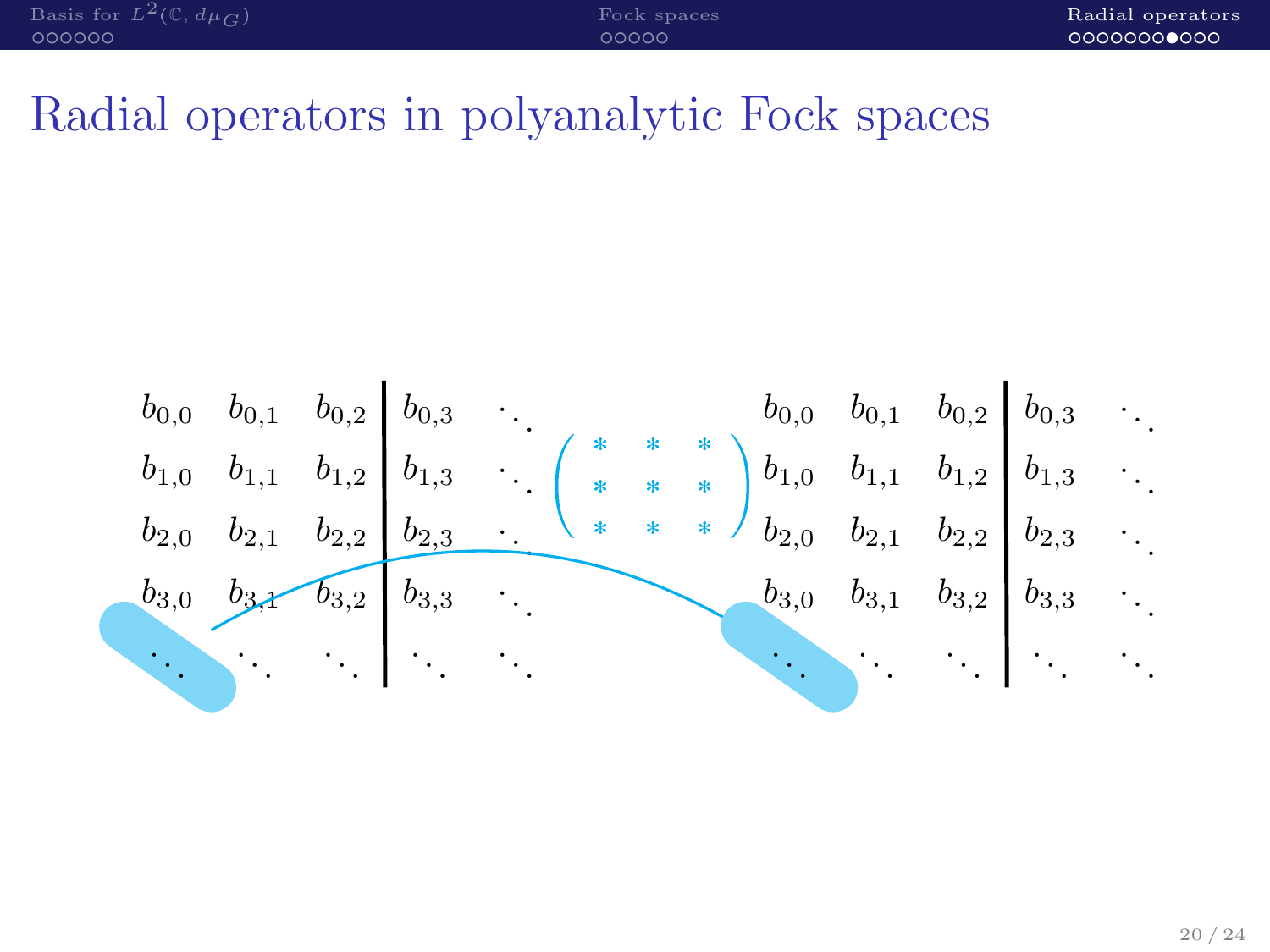| Basis for $L^2(\mathbb{C}, d\mu_{\mathcal{C}})$<br>Fock spaces | Radial operators |
|----------------------------------------------------------------|------------------|
| 000000<br>00000                                                | 00000000000      |

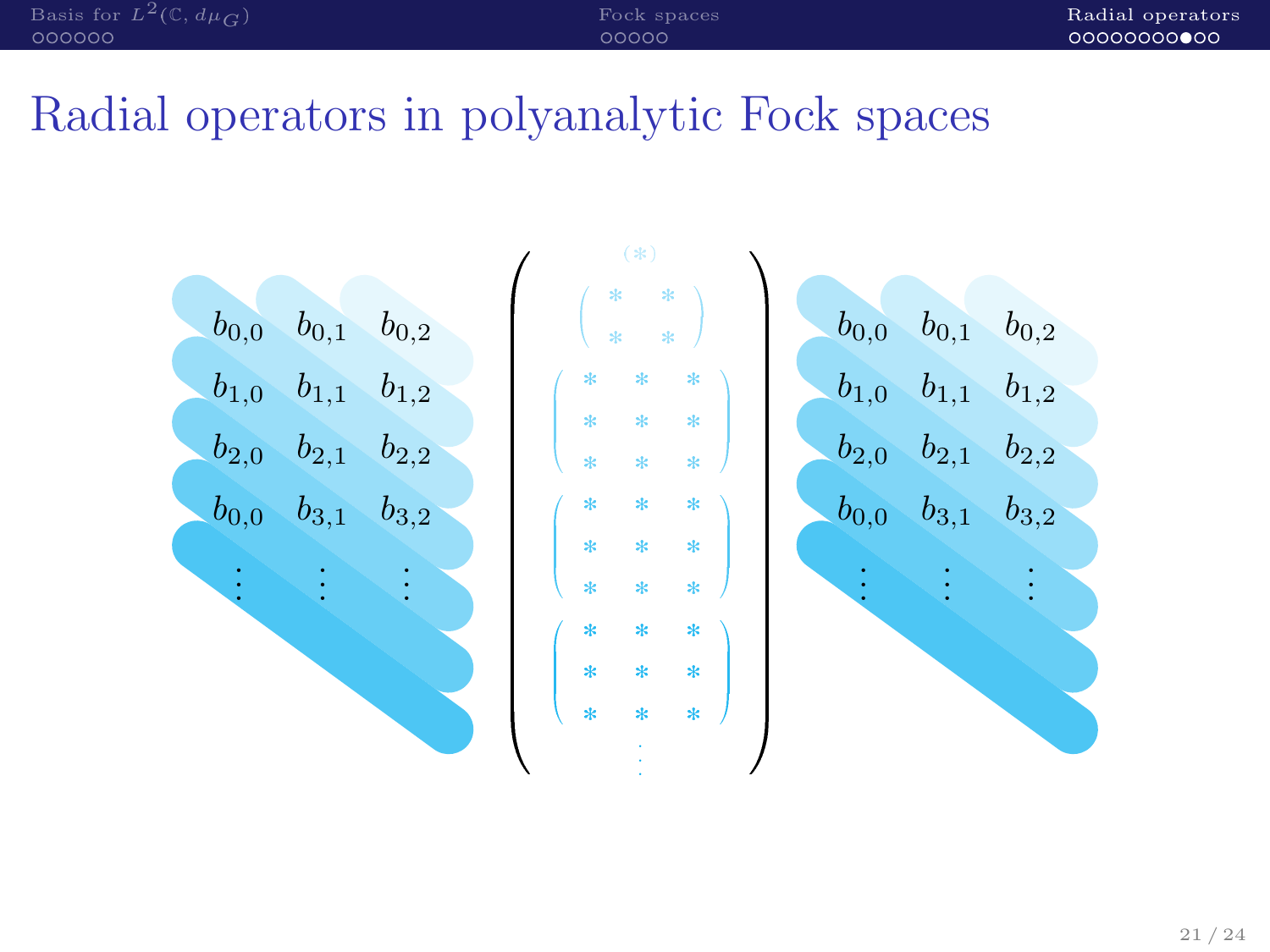pq - . . . 

$$
\mathcal{R}_n \simeq \mathbb{M}_n = \bigoplus_{d=-n+1}^{\infty} \mathcal{M}_{\min\{n,n+d\}}
$$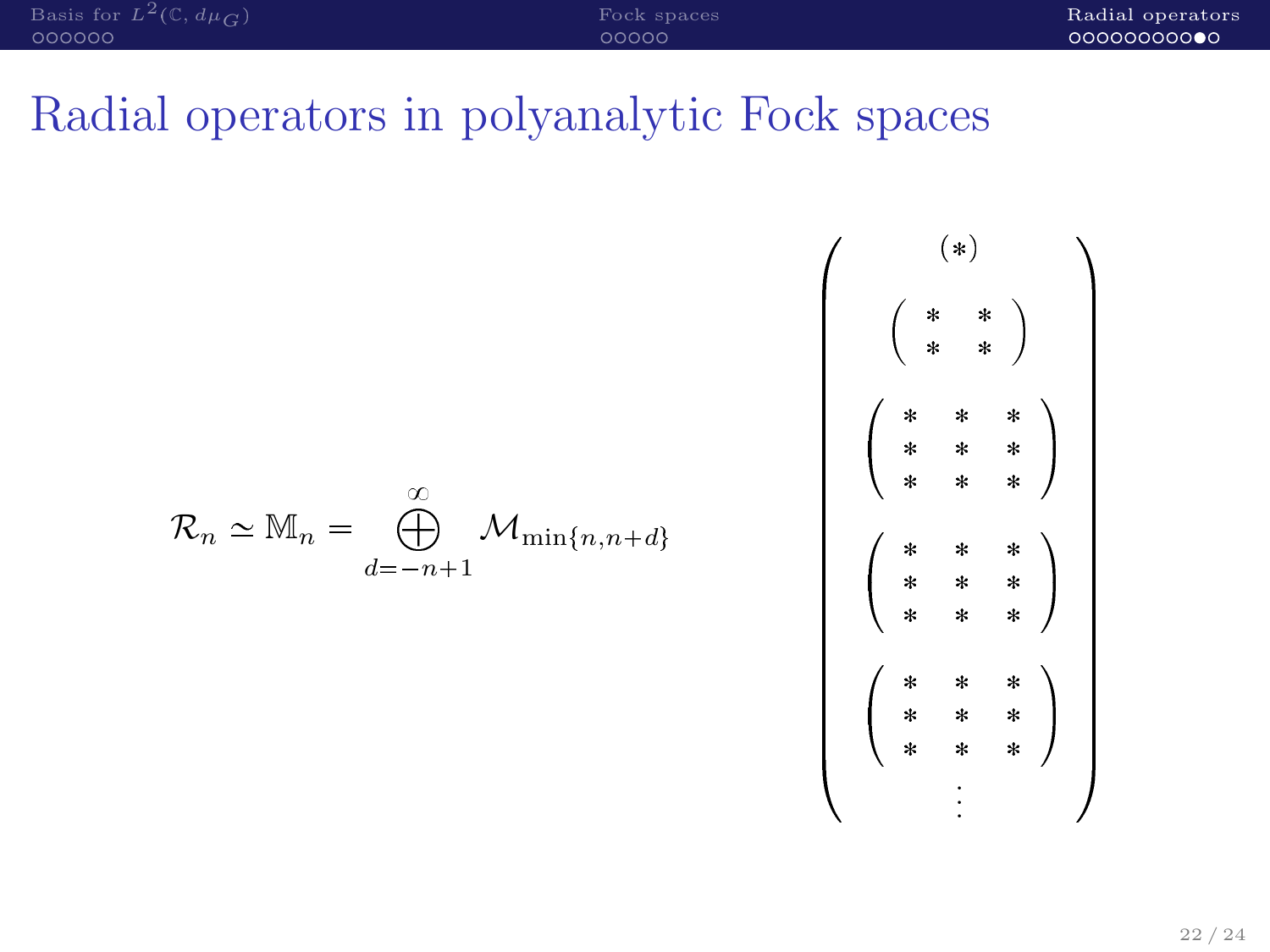#### Future work

Toeplitz operators with radial symbols

- $F_{(n)}$  Esmeral and Maximenko, 2015  $RT_{(1)} \simeq$  square root oscillating sequences. CONJECTURE:  $RT_{(n)} \simeq$  square root oscillating sequences.
	- $F_n$  CONJECTURE: Toeplitz operators with radial symbol that have limit  $\simeq$  matrix sequences with scalar limits.